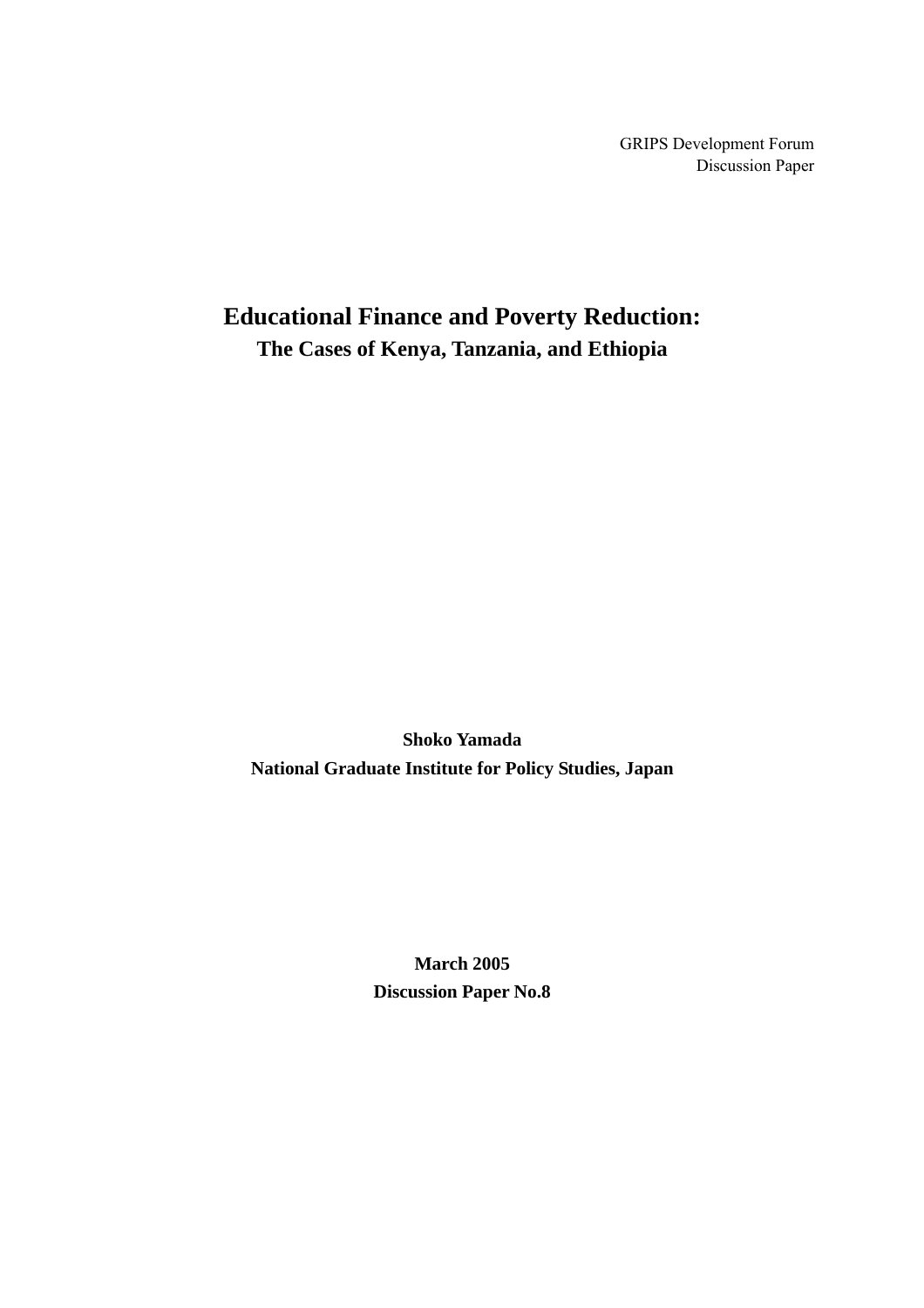©GRIPS Development Forum

#### **Contact:**

GRIPS Development Forum National Graduate Institute for Policy Studies 2-2 Wakamatsu-cho, Shinjuku-ku, Tokyo 162-8677, Japan Phone: 03-3341-0525 Fax: 03-3341-0220 Email: forum@grips.ac.jp URL: http://www.grips.ac.jp/forum/ (Japanese) http://www.grips.ac.jp/forum-e/ (English)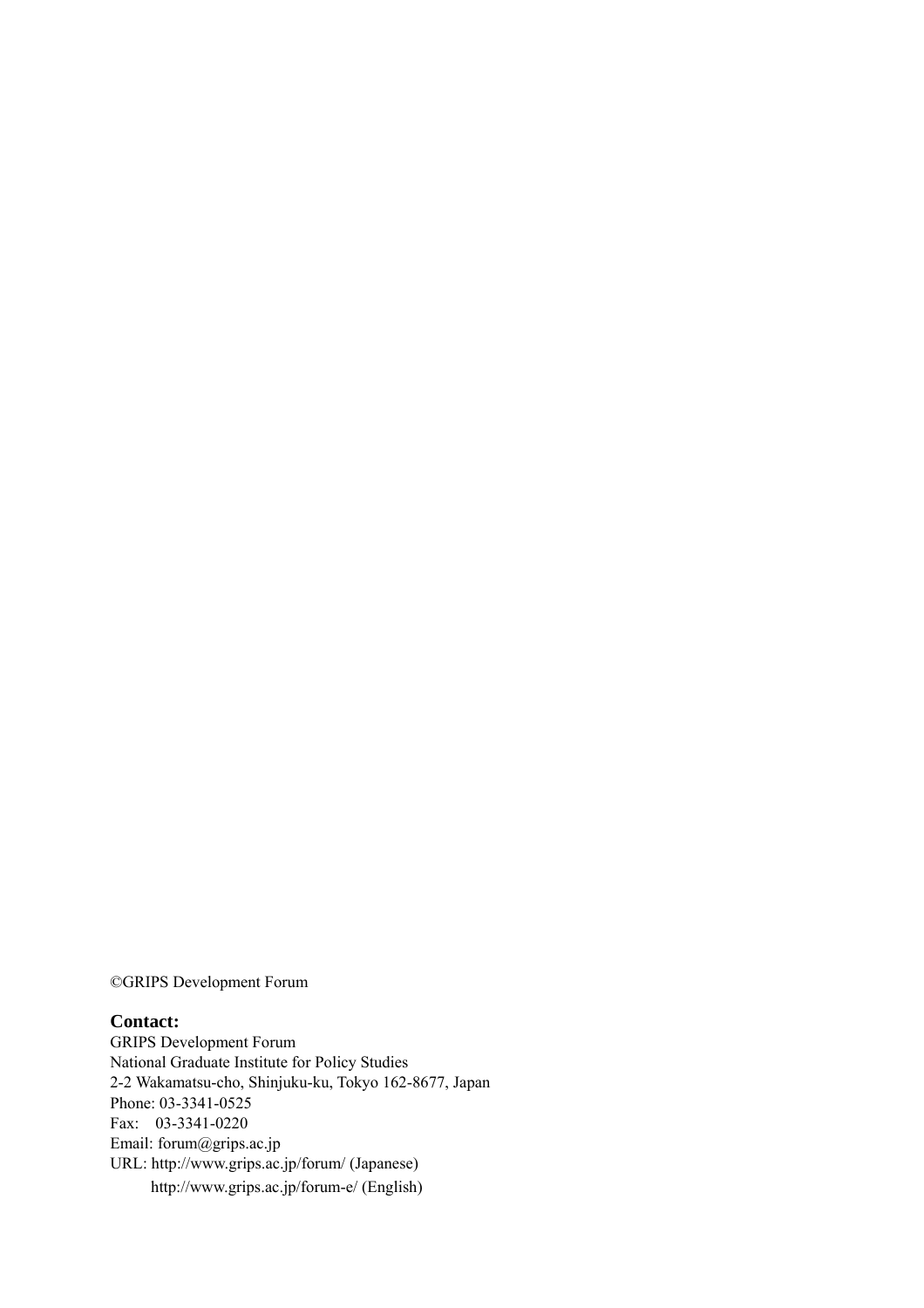# **Educational Finance and Poverty Reduction: The Cases of Kenya, Tanzania, and Ethiopia**

**March 2005** 

**Shoko Yamada National Graduate Institute for Policy Studies, Japan**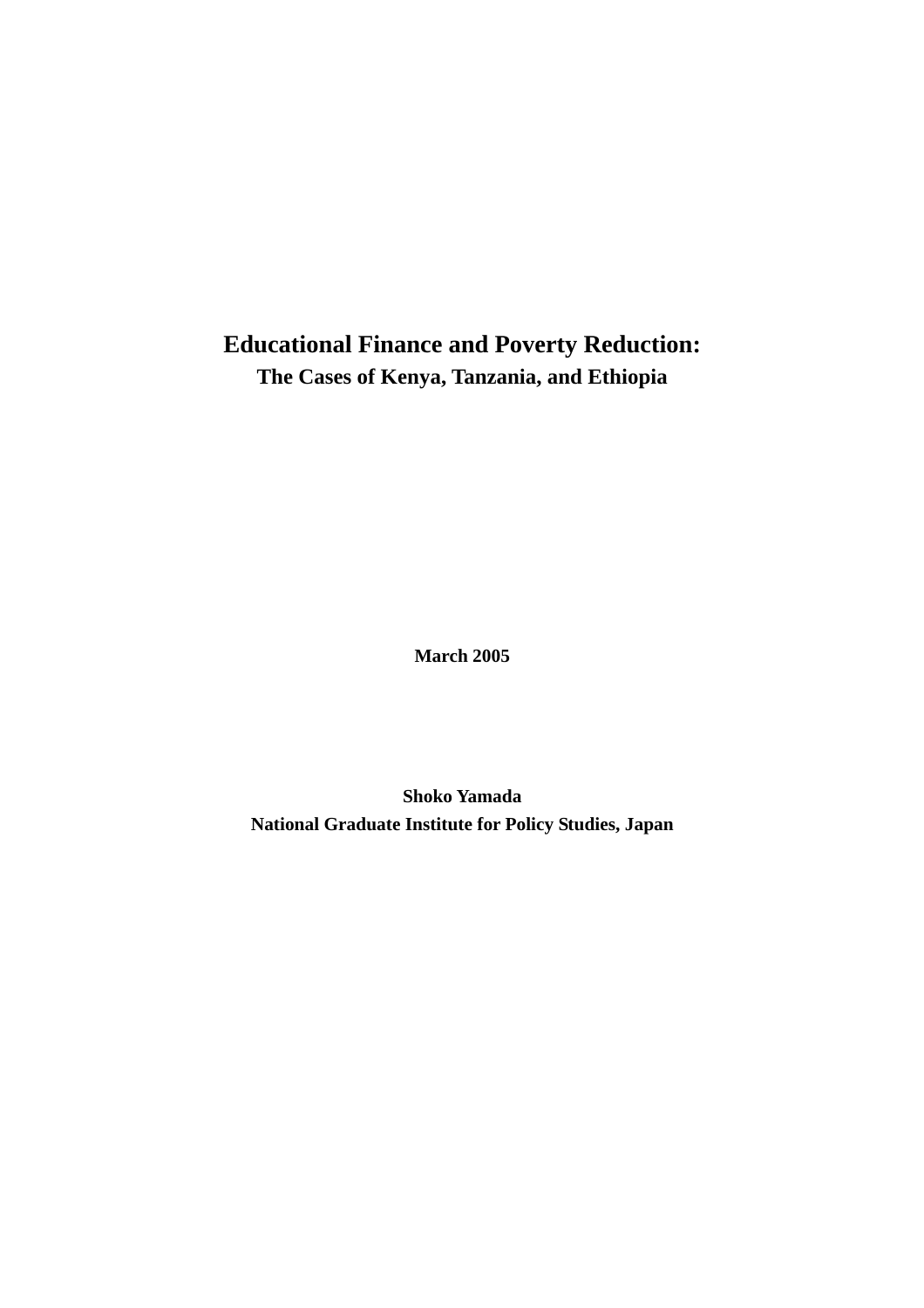## **Educational Finance and Poverty Reduction:** The Cases of Kenya, Tanzania, and Ethiopia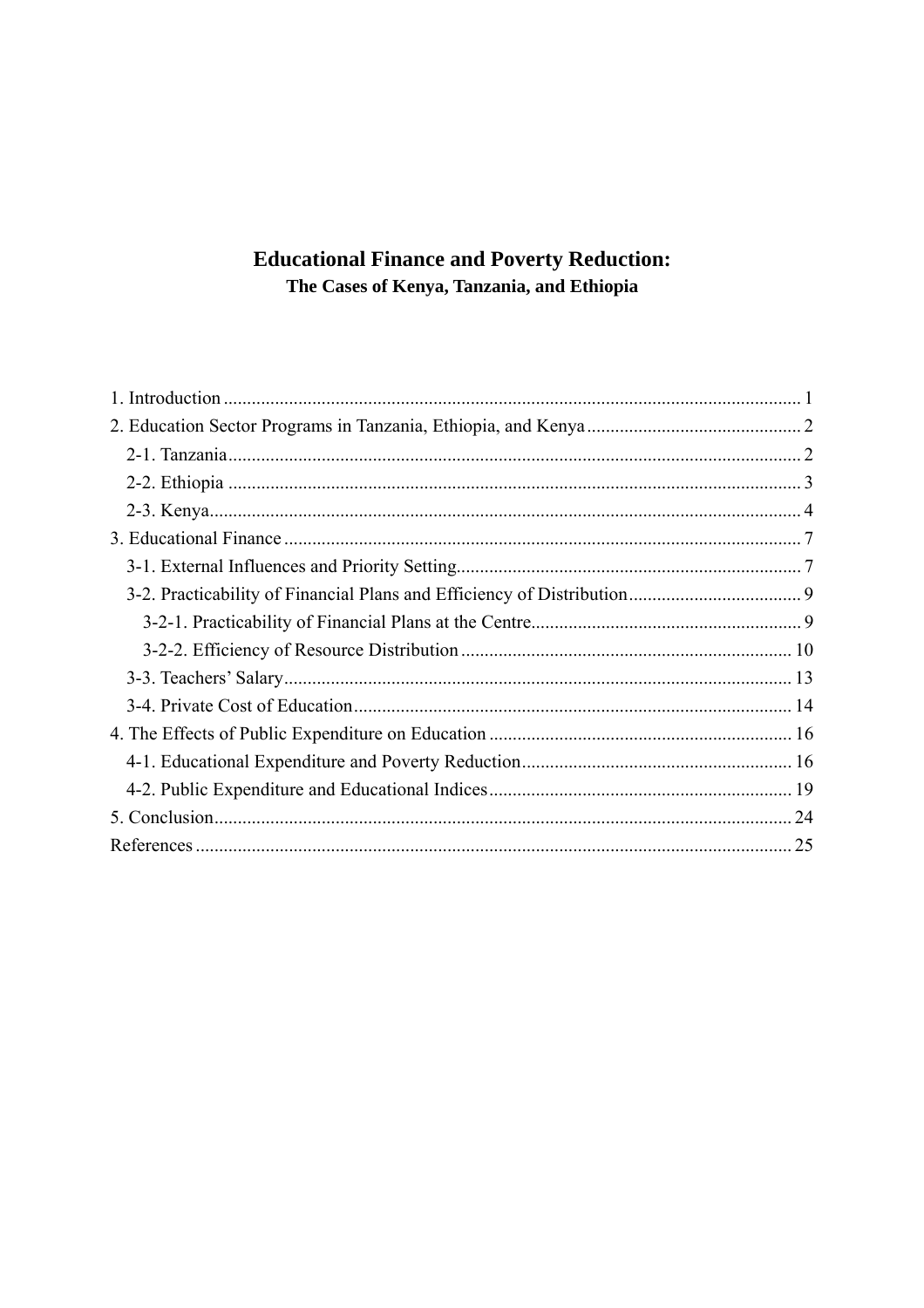## **1. Introduction**

 In the late 1990s, the World Bank and the IMF started to require the preparation of Poverty Reduction Strategic Papers (PRSPs) by the Heavily Indebted Poor Countries (HIPCs) as a condition to relieve these countries of the accumulated debt resulting from loans provided by development partners (donors). Since then, many HIPCs – most of which are in Africa – have prepared PRSPs, and poverty reduction has become a core objective of national development in these countries. Once the PRSPs have been approved by the World Bank, the IMF, and the aid community, the government will not only be relieved of its debt but it may also receive increased foreign assistance in a number of important areas. Under the Poverty Reduction Strategy (PRS) framework, the social service sectors, especially basic (primary and lower secondary) education and primary health care, receive prioritized resource allocation and strategic emphasis by the government and development partners. For example, the Fast Track Initiative (FTI) is a form of focused assistance by the aid community in the area of education. It was launched in 2002 to help selected countries (18 first group countries and 5 "reserved" countries) achieve universal access to primary education by 2015. Sixteen of the 18 first group countries are HIPCs, and 11 of them are located in Africa. To qualify for FTI assistance, a country should have completed its PRSPs and established an educational sector-wide program (SWAP) – a comprehensive program based on the sector development policy. Therefore, in Africa, the HIPCs, which have already prepared or are currently preparing their PRSPs, have put emphasis on education, especially primary education, as a priority sector for poverty reduction; these countries currently receive increasing amounts of foreign assistance in priority sectors including education.

Two of the countries which the current paper looks at – Tanzania and Ethiopia – were nominated for FTI assistance; these countries already have educational (sub-)sector-wide programs (SWAPs) in place. Another country visited – Kenya – is a slightly different case. Although it is also a HIPC, the international assistance community decided it doesn't qualify for debt relief.<sup>1</sup> Also, a long history of corruption makes development partners reluctant to commit to this country financially. Given such conditions, Kenya's education sector has developed with less external influence. Development partners and the Kenyan Ministry of Education, Science and Technology (MOEST) are currently negotiating to develop an education sector program. Even though the process is slower than in Tanzania and Ethiopia, in Kenya, too, education has been given top priority. The Free Primary Education program, which was enacted in January 2003, is a transitional arrangement until the sector development plan will be prepared and the educational SWAP will be enacted based on the development

<sup>&</sup>lt;sup>1</sup> The loan repayment schedule was relaxed by the Paris Club, the forum of multilateral and bilateral creditors.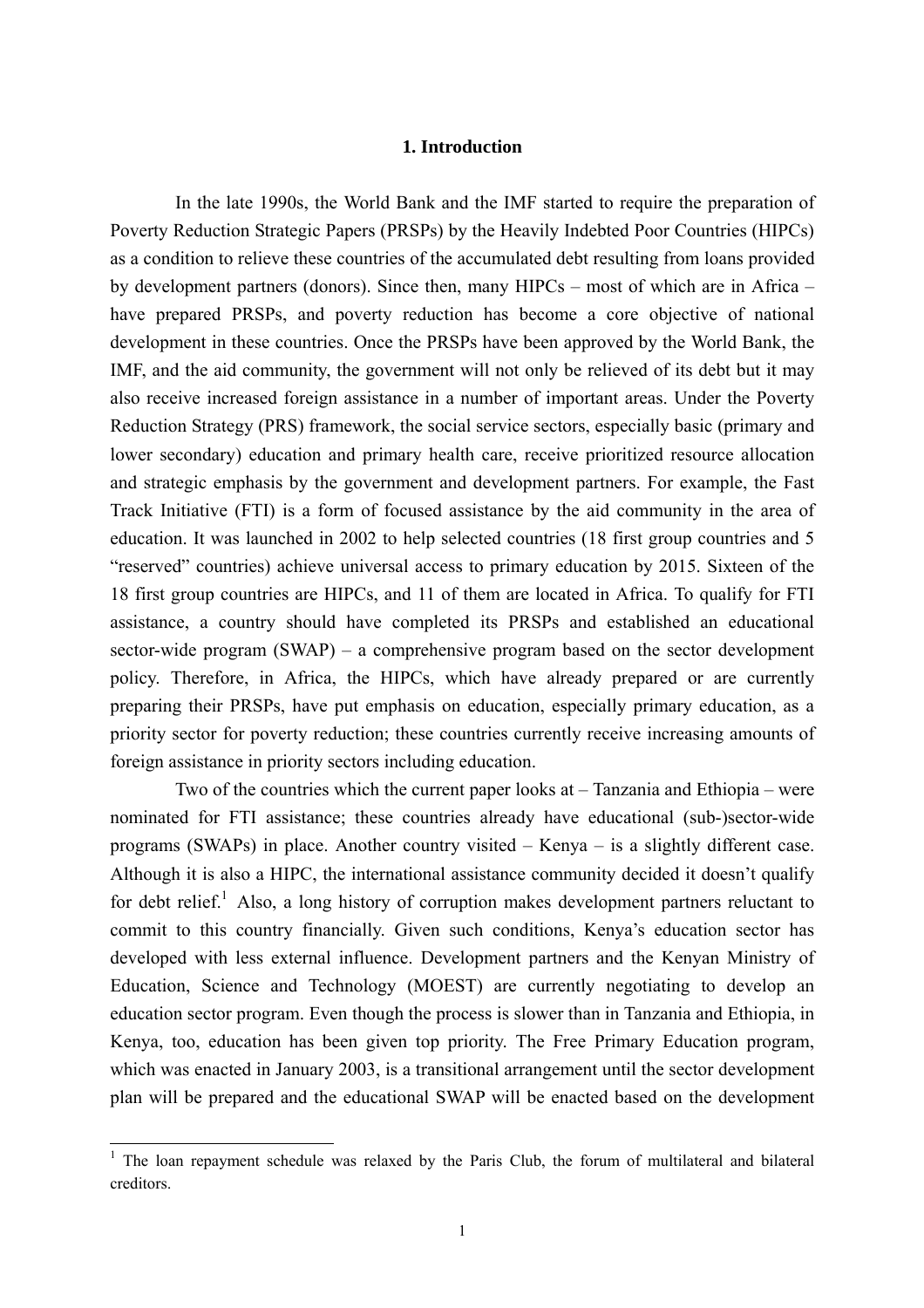plan. The educational policies of these three countries are heading in a similar direction: a greater emphasis on primary education as a pro-poor sub-sector in the area of education. At the same time, each country has adopted its own framework for the education (sub-)sector program differently, depending on the structure of educational administration, the government's attitude toward development partners, the country's political environment, the level of educational development, and other factors.

 The purpose of this paper is to investigate the changes and continuities in the education sector in Tanzania, Ethiopia, and Kenya under the PRS framework in order to determine, from the point of view of educational finance, how efficiently and effectively an increased spending on education has contributed to reduce poverty and achieve better educational outcomes. Education has its own objectives, the most basic of which is to increase the knowledge level of the population. At the same time, under the PRS framework, it is also seen as a means to alleviate poverty. This paper investigates whether increased public spending on education has benefited the poor in these three countries; it also looks at the relationship between increased spending and the outcomes of education.

The next section gives an overview of the education sector programs in the three countries (in the case of Kenya, a SWAP-preparatory program) and describes the different modalities used in these countries to involve development partners. I then discuss the question of efficiency in the financial flow from the Ministry of Finance and Ministry of Education to the local governments and schools. Issues related to educational finance, such as decentralization, teachers' salary, and household expenditures on education will also be discussed. I will also consider the issue of equity in distributing public resources and the effects of greater financial commitments of the governments on the quality of educational service delivery.

Given that I spent only one week in each country, this analysis relies mostly on secondary sources as well as on a small number of interviews. Because it takes time for educational changes to become visible, it is too soon to judge the impact of the sector program approach and other aid modalities on the quality of education. Therefore, the analysis presented here is not conclusive; rather, it is an attempt to shed light on important issues which need to be addressed in order to achieve educational objectives and poverty reduction.

#### **2. Education Sector Programs in Tanzania, Ethiopia, and Kenya**

#### 2-1. Tanzania

As shown in Table 1, the second phase of the Primary Education Development Program (PEDP, 2001-2006) is currently underway in Tanzania. This program is a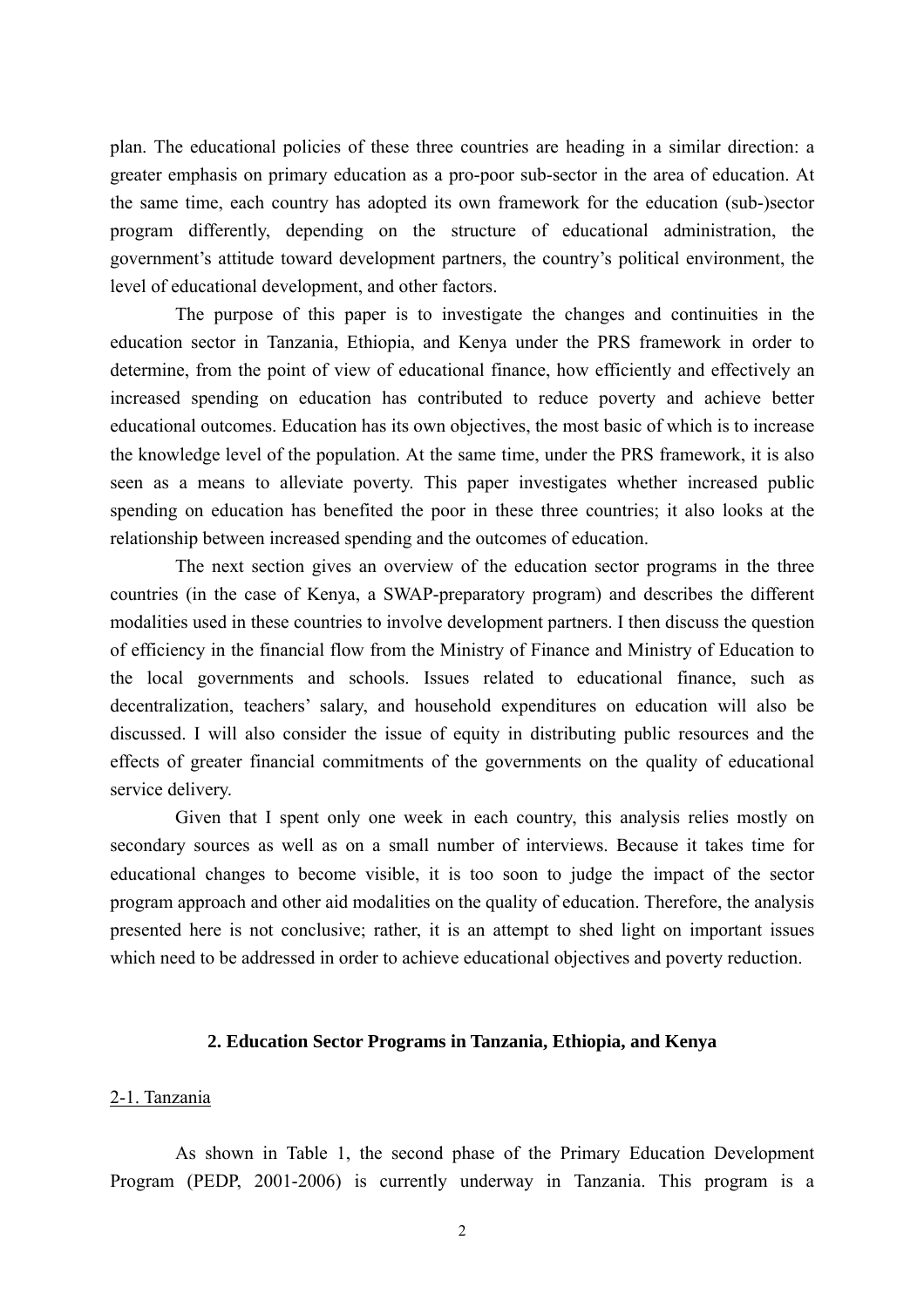sub-sectoral SWAP, under which development partners and the government work in partnership, following a sub-sector five-year development plan. The goals of this program are to improve access to, and the quality of, primary education and to strengthen the capacity of the Ministry of Education and Culture (MOEC) to plan, manage, and provide educational services.

Tanzania is known for its thoroughness in adopting various public sector reforms and new modalities to deal with development partners. Tanzanian government takes the cause of SWAP-approach so seriously, which is to minimize the time and administrative burden by harmonizing the funding procedures of development partners contributing to the PEDP. This attitude of the government has often caused intolerance to foreign assistance whose procedure is not harmonized – especially those in the form of project, which are not incorporated into the government structure financially and operationally. Those who provide assistance in the form of stand-alone projects or thematic initiatives (e.g., United Nations Children's Fund (UNICEF)'s global initiative for girls' education) tend to be viewed as uncooperative. Here, the term 'donor coordination' is synonymous with the harmonization of funding procedures. Those who do not participate in pooled funds or direct budget support do not find their efforts appreciated. Development partners who signed the Memorandum of Understanding with the government for the PEDP pooled fund include Canadian International Development Agency (CIDA), the Netherlands, Norwegian Agency for Development Cooperation (NORAD), Swedish International Development Cooperation Agency (SIDA), Ireland, Finland, Belgium, France, and the European Union (EU). The U.K .Department for International Development (DfID)'s position is that by providing direct budget support to the Ministry of Finance, it supports PRSP priority areas including basic education.

Another sub-sector program – the Secondary Education Development Program (SEDP) – began in 2004. This program is led by the World Bank. Other development partners are not keen on following their suit, and there has not been much progress in the implementation of the SEDP as of February 2005.

## 2-2. Ethiopia

In contrast to Tanzania's ESDP II, Ethiopia's Education Sector Development Program (ESDP) covers the whole education sector. The first phase of this program began in 1997, before the border conflict with Eritrea (1998-2000). However, during the conflict, many development partners withdrew their assistance. In 2002, as these development partners came back, ESDP was re-launched. The Ethiopian government and its officials are notorious for their toughness in negotiation. In a way, this toughness is interpreted as a sign of strong 'ownership' by the Ethiopian government of its policy making. However, in my interviews in Ethiopia, the staff of the development partners complained about the Ethiopian government's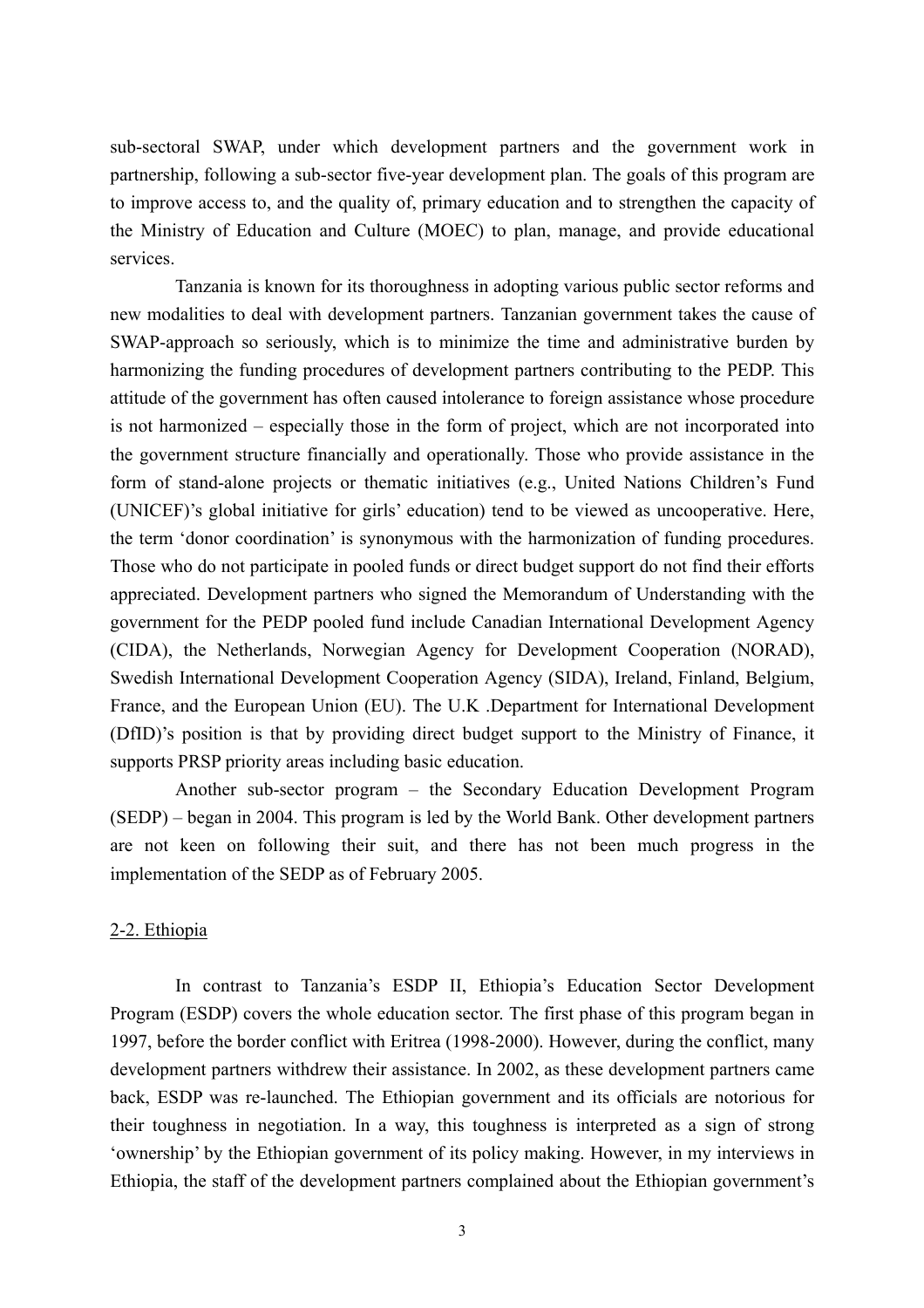stubbornness and unwillingness to listen to useful recommendations. The World Bank's review of the ESDP also reports cases of difficult negotiations (The World Bank, 2001a, pp.  $95-106$ 

Ethiopia's ESDP emphasizes technical and vocational education and training (TVET) and tertiary education, which is in marked contrast to Tanzania, whose program is focused exclusively on basic education. Although the benchmark allocation of public funds to the primary sub-sector, suggested by the international aid community to qualify for FTI assistance, is 67% of the total education budget, in Ethiopia, the percentage of resources allocated to primary education has been decreasing since the beginning of the ESDP (see Figure 1). (The actual amount of budget resources is increasing, as does the allocation of funds to the education sector as a whole). Generally, investments in TVET are costly, and it is difficult to catch up with changes in the labour market. Furthermore, it is unclear whether Ethiopia's focus on TVET and tertiary education is based on an analysis of the absorptive capacity of the labour market. This is one of the reasons behind the reluctance of the World Bank and some other development partners to support the government's policy to strengthen TVET. This is also the reason for the tough negotiations between Ethiopian government and these development partners.

Ethiopia's ESDP accepts foreign assistance through three channels. The first channel is the Ministry of Finance and Economic Development (MOFED), which accepts both earmarked and non-earmarked funds. The second channel is line ministries (including the Ministry of Education). The assistance through this channel does not go through the budgeting process of the MOFED. The third category is the assistance in the form of projects whose funds are appropriated as part of the development budget of the government but which are handled by independent project implementation bodies. In addition to assistance through these official channels, there are projects run by NGOs whose budget is not included in the government budget (the so-called off-budget projects). According to one source at the Oromia Regional Education Bureau, aside from bilateral and multilateral donors, more than 60 NGOs run independent projects outside the governmental structure in this region. In December 2004, the Ethiopian government (MOFED and MOE) signed a memorandum of understanding with a group of development partners (the Netherlands, Ireland, Belgium, SIDA, Finland, and the DfID) for a pooled fund for teacher education. This pooled fund is an example of support through the first channel.

## 2-3. Kenya

Since the National Conference on Education and Training in November 2003, the Ministry of Education, Science and Technology (MOEST) has been preparing the Kenya Education Sector Support Program (KESSP) in collaboration with development partners. Six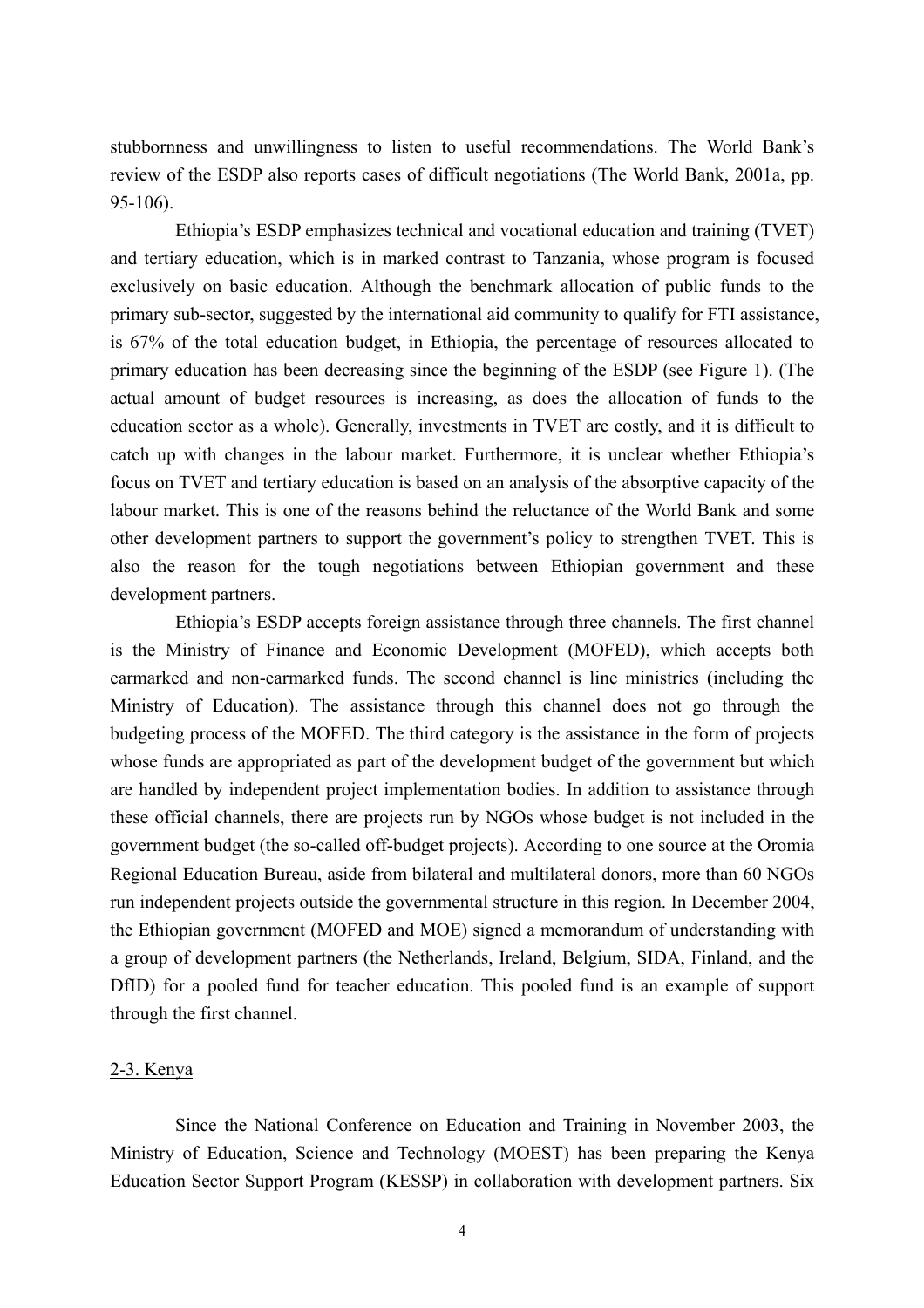taskforces have been organized and are working on draft reports on the current situation and issues as the basis for the education sector development plan. The six areas under study are: (1) educational statistics, costs, and finances; (2) increased access to basic education; (3) education sector management; (4) quality of primary education and improvement of the retention rate; (5) expansion and improvement of secondary education; and (6) preparation for future investments in TVET. In mid-September 2004, the first Joint Review Mission (JRM) was dispatched with representatives of the development partners and MOEST to monitor educational progress in different parts of the country. The goal of the JRM was to evaluate the Free Primary Education Program – a transitional program to a full SWAP – and to prepare for the KESSP.

The development partners which lead others in the development of the SWAP in Kenya's education sector are the World Bank and the DfID. They are also planning to create a pooled fund specifically for primary education. Because of corruption, development partners are reluctant to commit to general budget support in Kenya, and even those who are oriented toward budget support – the WB and the DfID – do not plan a fast transition. Therefore, most foreign assistance in Kenya's education sector comes in the form of projects. More than 90% of the development budget of the MOEST in 2002 (approx. 8500,000 Ksh) was assistance in the form of projects. Development partners active in the education sector include the World Bank, World Food Programme (WFP), U.S. Agency for International Development (USAID), Organization of the Petroleum Exporting Countries (OPEC), UNICEF, DfID, Japan International Cooperation Agency (JICA), EC, Belgium, African Development Bank (AfDB), SIDA, CIDA, Italy, and Deutsche Gesellschaft fur Technische Zusammenarbeit (GTZ: German technical cooperation agency). JICA has a successful secondary-level in-service teacher training project (SMASSE: Strengthening Math and Science in Secondary Education) in Kenya, and it has a large presence in the region. It is co-chairing a donor meeting together with the DfID.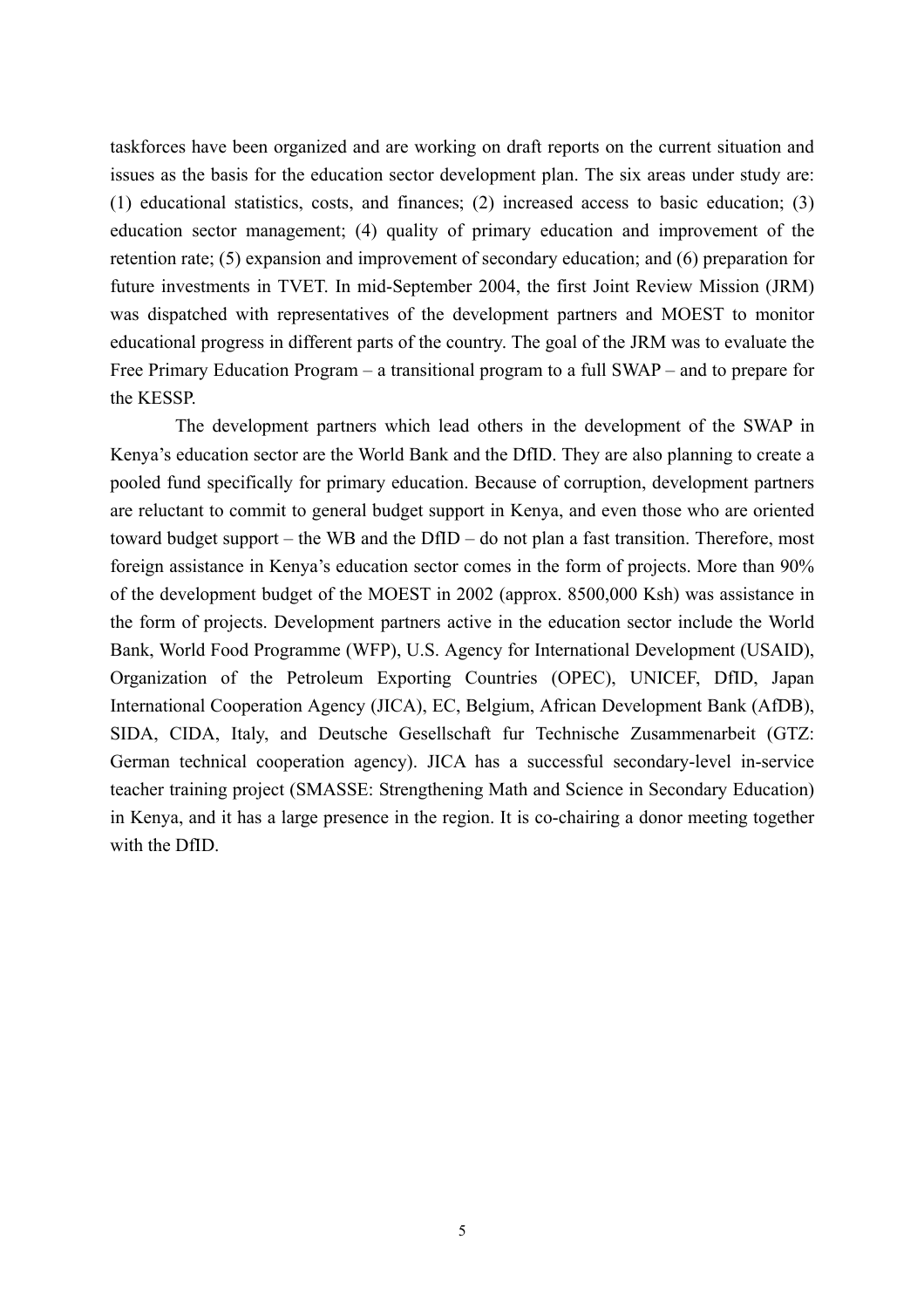|                                                                                                                  | Tanzania                                                                                                                                                                                                                     | Ethiopia                                                                                                                                                                                                                                                              | Kenya                                                                                                                                                                                                                                                                                                                        |
|------------------------------------------------------------------------------------------------------------------|------------------------------------------------------------------------------------------------------------------------------------------------------------------------------------------------------------------------------|-----------------------------------------------------------------------------------------------------------------------------------------------------------------------------------------------------------------------------------------------------------------------|------------------------------------------------------------------------------------------------------------------------------------------------------------------------------------------------------------------------------------------------------------------------------------------------------------------------------|
| Coverage of Education Sector<br>Program                                                                          | PEDP (primary education<br>(2001-) harmonization of<br>fund disbursement procedure<br>is advancing rapidly<br>will start<br>SEDP secondary<br>within FY2004                                                                  | ESDP<br>sector-wide<br>2002                                                                                                                                                                                                                                           | Under preparation                                                                                                                                                                                                                                                                                                            |
| Aid modalities in education<br>sector programs                                                                   | a. General Budget Support<br>b. Sectoral Budget Support<br>(SEDP)<br>c. Pooled Fund<br>(d. Projects)                                                                                                                         | a. General Budget Support<br>b. Pooled Fund<br>c. Projects                                                                                                                                                                                                            | Under preparation (at this moment<br>almost all external assistance is in the<br>form of project)                                                                                                                                                                                                                            |
| Abolition of primary school<br>fees                                                                              | 2001                                                                                                                                                                                                                         | has always been free                                                                                                                                                                                                                                                  | 2003                                                                                                                                                                                                                                                                                                                         |
| Education expenditure as<br>percentage of GDP                                                                    |                                                                                                                                                                                                                              | see Table 2                                                                                                                                                                                                                                                           |                                                                                                                                                                                                                                                                                                                              |
| Share of primary education in<br>the recurrent expenditure on<br>education (FTI benchmark:<br>67% (see Figure 1) | 60.3% $(1999/00) \rightarrow 71\%$<br>$(2002/03)^3$                                                                                                                                                                          | $66.7\%$ (1996/7) $\rightarrow$ 54.4%<br>$(2001/02)^8$                                                                                                                                                                                                                | $55.6\%$ (1996/7) $\rightarrow$ 57.76%<br>$(2000/01)^9$                                                                                                                                                                                                                                                                      |
| Gross Enrolment Rate (GER)                                                                                       | 70% (1990) $\rightarrow$ 70% (2001) <sup>2</sup><br>(According to PEDP report,<br>after the abolition of school<br>fees in 2002, GER increased<br>by around $30\%$ <sup>4</sup>                                              | 33% (1990) $\rightarrow$ 62% (2001) <sup>2</sup>                                                                                                                                                                                                                      | 95% (1990) $b \rightarrow 88\%$ (2000)<br>$\rightarrow 104\%$ 2003) <sup>5</sup>                                                                                                                                                                                                                                             |
| Percentage of female students in<br>the total enrolment                                                          | 48.2% (2001) $\rightarrow$ 48.5%<br>$(2003)^4$                                                                                                                                                                               | 39.8% (1990) $\rightarrow$ 40.6%<br>$(2000)^1$                                                                                                                                                                                                                        | 48.7% (1990) $\rightarrow$ 49.5 % (2000) <sup>1</sup>                                                                                                                                                                                                                                                                        |
| Pupil-teacher ratio (PTR)                                                                                        | 46 (2001) $\rightarrow$ 57 (2003) <sup>3</sup>                                                                                                                                                                               | 36 (1990) <sup>1</sup> $\rightarrow$ 65(2001) <sup>6</sup>                                                                                                                                                                                                            | 31 $(1990)^{1}$<br>$\rightarrow$ 33 (2000) $\rightarrow$ 39<br>$(2003)^5$                                                                                                                                                                                                                                                    |
| Primary completion rate                                                                                          | $54\% (2001)^7$                                                                                                                                                                                                              | 46% $(2001)^7$                                                                                                                                                                                                                                                        | 45.8 $1989 \rightarrow 57.0$ 2003<br>8th grade                                                                                                                                                                                                                                                                               |
| Japanese assistance in education<br>sector<br>(as of FY 2004                                                     | School<br>mapping/micro-planning<br>Phase II completed, final<br>report under preparation as of<br>March 2005<br>(JICA-development studies)<br>Education sector coordinator<br>donor coordination<br>Primary school building | Participatory Basic Education<br><b>Improvement Project</b><br>Nonformal education in<br>Oromia region JICA-technical<br>cooperation project)<br>$(2004 \text{-} \text{on-going})$<br>Education sector coordinator<br>(donor coordination)<br>Equipments for distance | Strengthening of Mathematics and<br>Science in Secondary Education<br>Project SMASSE<br>JICA-technical<br>cooperation project<br>Phase II<br>on-going<br>African Institute for Capacity<br>Development JICA-technical<br>cooperation project and in-kind<br>assistance<br>on-going<br>Several technical cooperation projects |
|                                                                                                                  | construction in Dar es Salaam<br>city (in-kind) (completed)                                                                                                                                                                  | learning (in-kind and dispatch<br>of experts) (on-going)<br>School<br>mapping/micro-planning in<br>Oromia region<br>(Jica-development studies)<br>(agreement signed)                                                                                                  | in higher education in the past                                                                                                                                                                                                                                                                                              |

**Table 1: Education sector in Tanzania, Ethiopia, and Kenya**

*Note.* 1 – From *EFA Global Monitoring Report 2003/4*, by UNESCO, 2004.

2 – From *World Development Indicators*, by the World Bank, 2004.

3 – From *Tanzania public expenditure review FY 03*, by the World Bank, 2004.

4 – From *Joint review of the primary education development plan (PEDP): Final report*, by United Republic of Tanzania, 2003a.

5 – From *Kenya: Strengthening the foundation of education and training in Kenya*, by the World Bank, 2002.

6 – From *Education in Ethiopia: Strengthening the foundation for sustainable progress*, by the World Bank, 2004a.

7 – From *Human development indicators*, by UNDP, 2004.

8 – From *Ethiopia focusing public expenditures on poverty reduction*, by the World Bank, 2001c.

9 – From *Public expenditure review 2003*, by Republic of Kenya, 2003.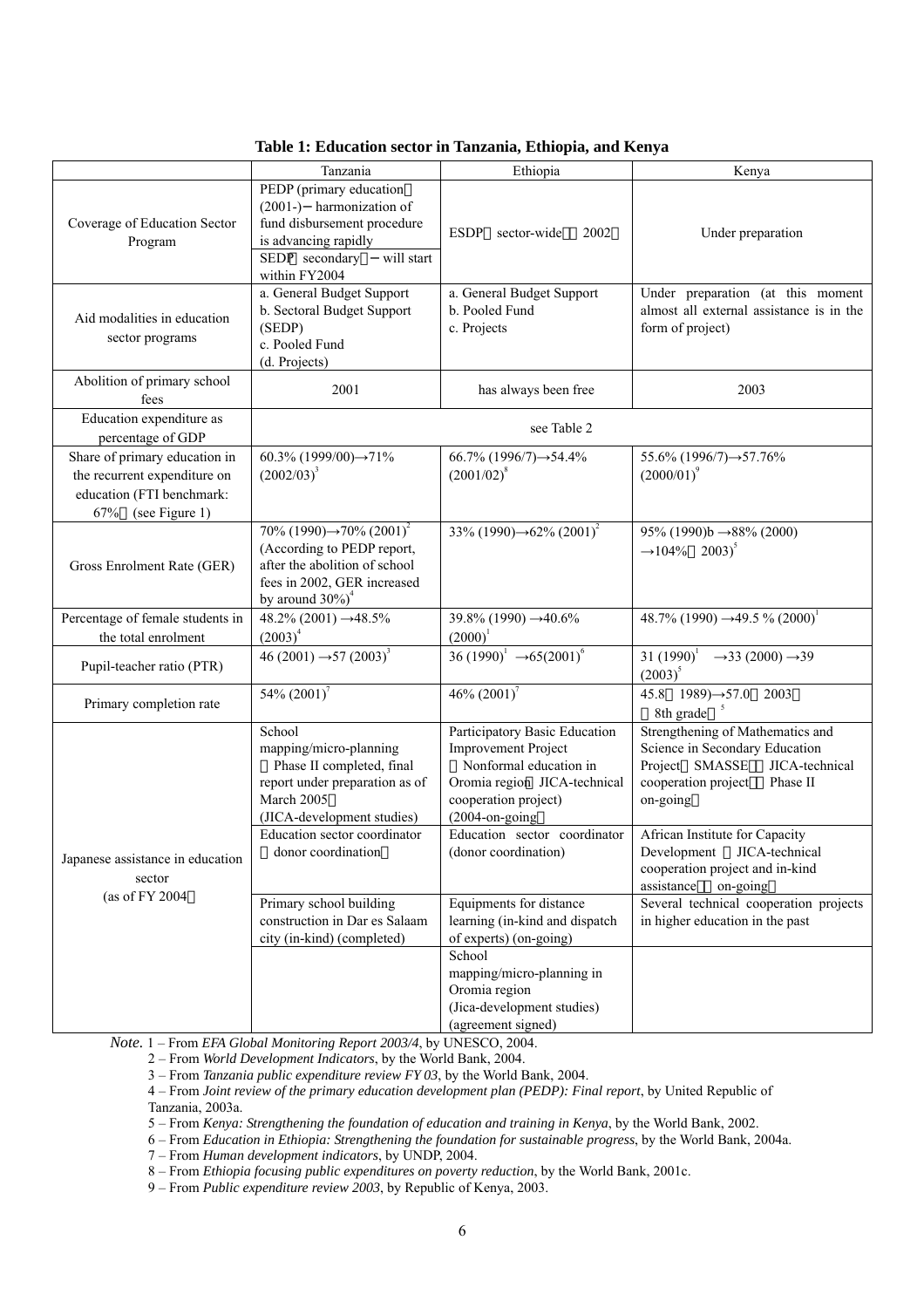## **3. Educational Finance**

#### 3-1. External Influences and Priority Setting

In Table 2, the difference between the budget deficits before and after the foreign-assisted grants shows the size of foreign assistance spent to cover the government budget deficit. The bigger the difference, the more the government depends on foreign assistance to meet the basic requirements to maintain its structure. Even though there are year-by-year fluctuations, one can observe some characteristic patterns in each country. Of the three African countries, Kenya is the least aid-dependent, probably because of the reluctance of development partners to make financial commitment to this country. The difference between the deficits before and after the grants was less than 1% of GDP in 1997, 1998, 1999, and 2001; the maximum aid dependence was 2.85% of GDP in 2000. Tanzania is the most aid-dependent country, and its dependence is increasing. The budget deficit covered by foreign assistance in this country increased from 2.7% of GDP in 1997 to 4.5% in 2002. Ethiopia's dependence on external assistance is also growing, although to a lesser extent than that of Tanzania (from 1.5% of GDP in 1997 to 2.7% in 2002). It is difficult to estimate the exact amount of foreign assistance directed to the education sector, especially since there are many off-budget resources flowing into the sector. However, in the case of Tanzania and Ethiopia, whose PRSPs indicate education as a priority sector, it would be safe to conclude that the general patterns in relationship with external assistance also apply to the education sector.

In this vein, Kenya is an interesting outlier. Even though it is least dependent on external assistance, it has devoted a considerably greater proportion of public expenditures to education than the other two countries. Kenya also has a slightly different pattern of resource allocation among the sub-sectors of education than the other two countries. Kenya allocates less to primary education and more to TVET and secondary education (see Figure 1). This pattern may indicate the kind of choices in the education sector a government would make when there is less external interference.

Both Tanzania and Ethiopia have been increasing public expenditures on education in the past few years. Within the education sector, the priority is clearly on primary education. In Tanzania, allocations to primary education increased from 60.3 to 74.7% of total educational expenditure between 1999/2000 and 2000/01, and they remain at a level above 70%. Ethiopia also allocates a large proportion of funds to primary education. The difference between Ethiopia and Tanzania is that Ethiopia has recently increased its allocations to tertiary education and TVET and reduced its allocations to primary education. The Ethiopian government has shown strong will to promote TVET and tertiary education, even though it had to face rather strong opposition from the World Bank and some other development partners.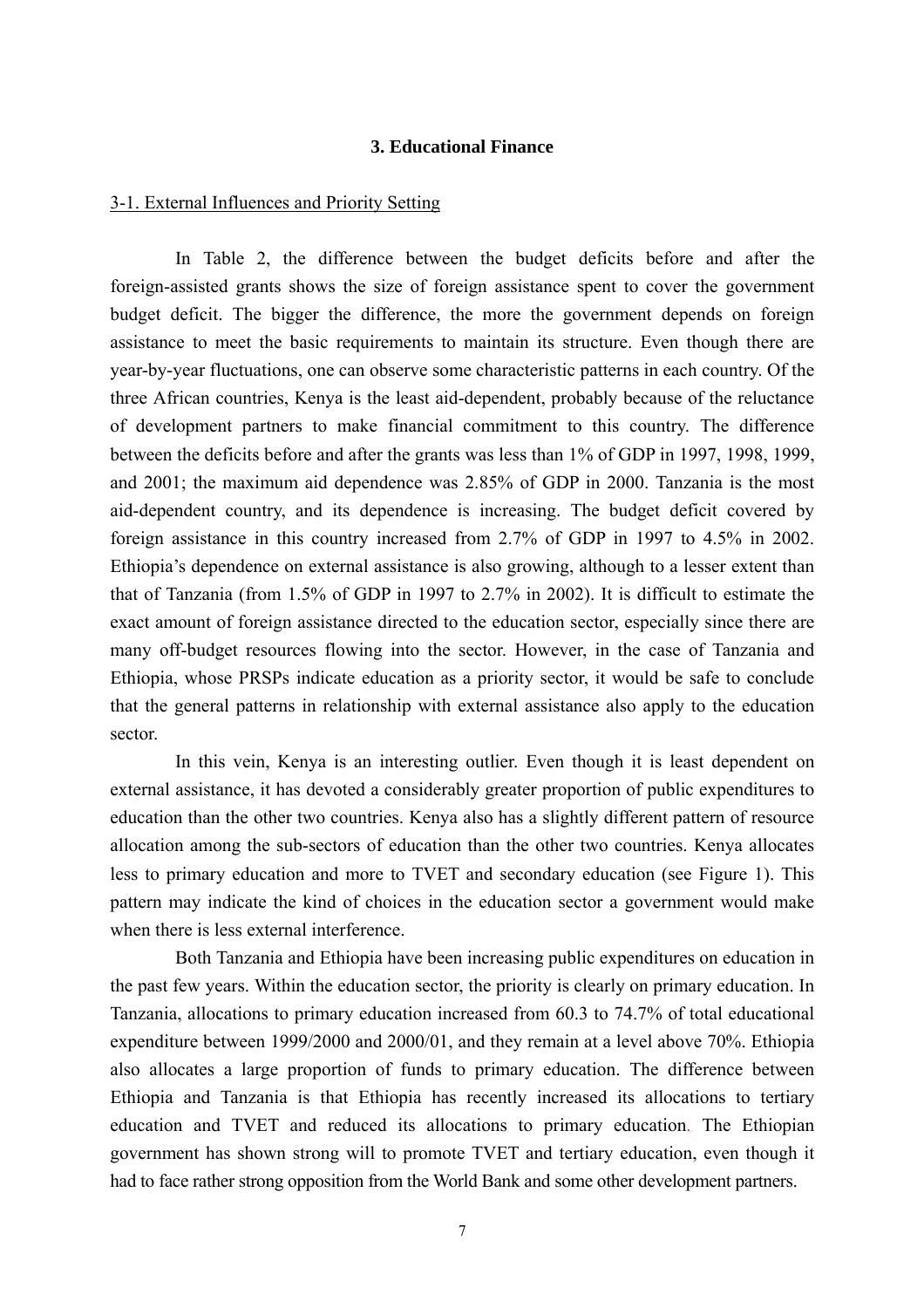| Table 2. Foreign assistance and public expenditure on equivalibri      |      |                 |                            |              |                 |                |
|------------------------------------------------------------------------|------|-----------------|----------------------------|--------------|-----------------|----------------|
|                                                                        |      |                 | Budget Deficit as % of GDP |              | Educational     |                |
|                                                                        |      | GDP real growth |                            |              | expenditure (as | Ed expenditure |
|                                                                        |      | rate $(\% )$    | Before grants              | After grants | % of public     | (as % of GDP)  |
|                                                                        |      |                 |                            |              | expenditure)    |                |
|                                                                        | 1997 | 2.4             | $-2.45$                    | $-1.61$      |                 |                |
|                                                                        | 1998 | 1.8             | $-0.15$                    | 0.52         | 36.90           |                |
| Kenya                                                                  | 1999 | 1.4             | 0.43                       | 0.97         | 37.10           | 6.2            |
|                                                                        | 2000 | $-0.2$          | $-4.8$                     | $-1.95$      | 29.10           | 5.8            |
|                                                                        | 2001 | 24              | $-3.17$                    | $-2.43$      | 31.70           |                |
|                                                                        | 2002 | 1.12            | $-3.36$                    | $-1.75$      | 28.70           | 6.8            |
| Note. From Public expenditure review 2003, by Republic of Kenya, 2003. |      |                 |                            |              |                 |                |
|                                                                        | 1997 | 3.3             | $-1.7$                     |              |                 |                |
|                                                                        | 1998 |                 | $-2.3$                     | 0.3          |                 |                |
| Tanzania                                                               | 1999 | 4.7             | $-3.1$                     | $-0.9$       | 26.40           | 3.1            |
|                                                                        | 2000 | 4.9             | $-5.8$                     | $-1.6$       | 21.60           | 3.3            |

**Table 2: Foreign assistance and public expenditure on education** 

*Note.* From *Tanzania public expenditure review FY 03*, by the World Bank, 2004.

From *Joint review of the primary education development plan (PEDP): Final report*, by United Republic of Tanzania, 2003.

2001  $5.7$   $-4.5$   $-1$   $27.02$   $3.4$  $2002$  6.2 -4.9 -0.4 28.34 4.4

|          | 1997     |                | -4.                                                  | -v. |                                   |  |
|----------|----------|----------------|------------------------------------------------------|-----|-----------------------------------|--|
|          | $1998_1$ |                | $-3.4$                                               |     | .                                 |  |
| Ethiopia | 1000     |                | $-0.1$                                               | -4. | .60 <sup>1</sup>                  |  |
|          | 2000     |                | -<br>. .                                             |     | 3.90<br>15.9                      |  |
|          | 2001     | $\cdot$ $\sim$ | $-0.0$                                               |     | $\overline{ }$<br>00 <sub>1</sub> |  |
|          | 2002     | J.J            | $\overline{\phantom{a}}$<br>$\overline{\phantom{a}}$ |     |                                   |  |

*Note.* From *Ethiopia focusing public expenditures on poverty reduction*, by the World Bank, 2001c. GDP real growth rates are from World Factbook, CIA, 2004.



#### **Figure 1: Share of recurrent expenditure by sub-sector**

*Note.* From *Tanzania public expenditure review FY 03*, by the World Bank, 2004. From *Ethiopia focusing public expenditures on poverty reduction*, by the World Bank, 2001c. From *Public expenditure review 2003*, by Republic of Kenya, 2003. From *Education Sector Development Programme (ESDP): Consolidated National Performance Report*, *2002/3*, by the Ministry of Education, Ethiopia, 2004a.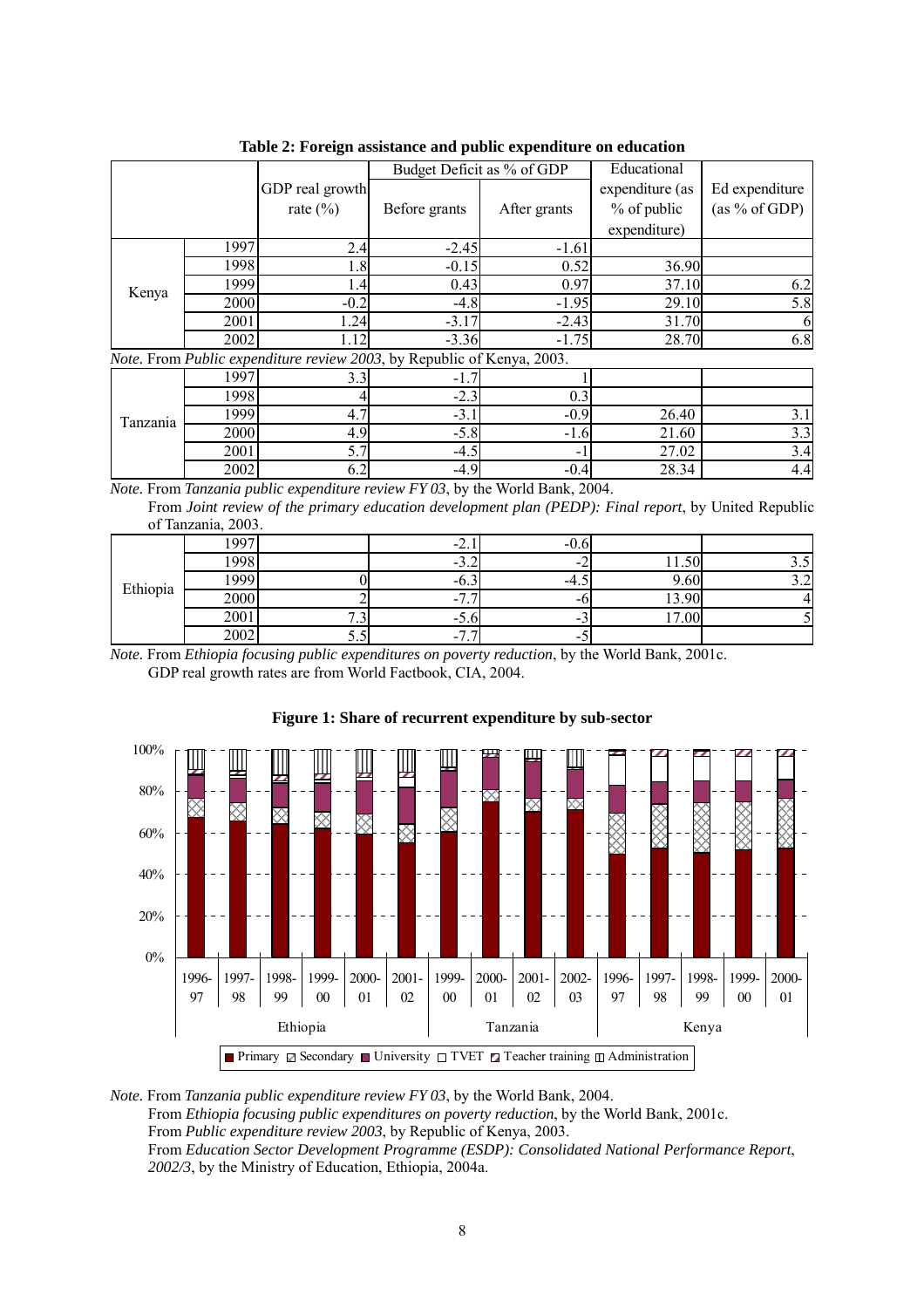In a way, the overall level of aid dependence and the patterns of prioritization among the educational sub-sectors reflect the magnitude of external influence behind the decisions about policy and resource allocation. Tanzania, which is most rapidly increasing its reliance on foreign financial assistance, does not confront external agencies and adopts the prescribed modalities and SWAP most faithfully. Ethiopia, which is said to express strong 'ownership' of policies and which does not easily succumb to external pressure, depends less on foreign assistance than does Tanzania. The controversy here is that although the international aid community states that it welcomes the expression of 'ownership' by the governments of the recipient countries, the expression of 'ownership' may mean non-compliance with the prescriptions of the funders.

#### 3-2. Practicability of Financial Plans and Efficiency of Distribution

The three countries commonly allocate a large proportion of public expenditures to the education sector. However, even if there is prioritized budget allocation at the stage of policy-making, unless it is executed as planned and the funds are distributed to the end beneficiaries of the educational system, the effects of increased resource allocation would still be limited. At the central government level, the smaller the gap between the budget and the actual spending, the more accurate the implementation of the plan. However, when the gap is big, there is a high probability that the policies expressed in the PRSP and Medium-Term Economic Framework (MTEF) are at variance with the actual implementation. Also, across different cost items, there are wide variations of the level of budget execution, which implies the imbalanced implementation of policy intentions. Furthermore, there are many instances when local spending units such as regions, districts, and schools, do not spend funds on indicated purposes. There could be many reasons for such re-appropriation (or mis-appropriation) including corruption, inappropriate accounting and reporting, and the emergence of urgent needs for funds. In any case, the bigger the leakage, or deviation, of funds in the process of fund allocation from the centre to the actual spending units, the less efficient the financial flow. When there are many vectors between the centre and a spending unit, the efficiency varies according to the degree of accountability and the capacity of the central and local government bodies (Reinikka & Smith, 2004).

#### 3-2-1. Practicability of Financial Plans at the Centre

This section compares the budget and the actual spending on education in the three countries. In Ethiopia, the recurrent budget is spent nearly 100%, and the development budget is spent 55%. Public Expenditure Reviews cite a low level of execution of grants from development partners as a main reason for the low execution rate of the development budget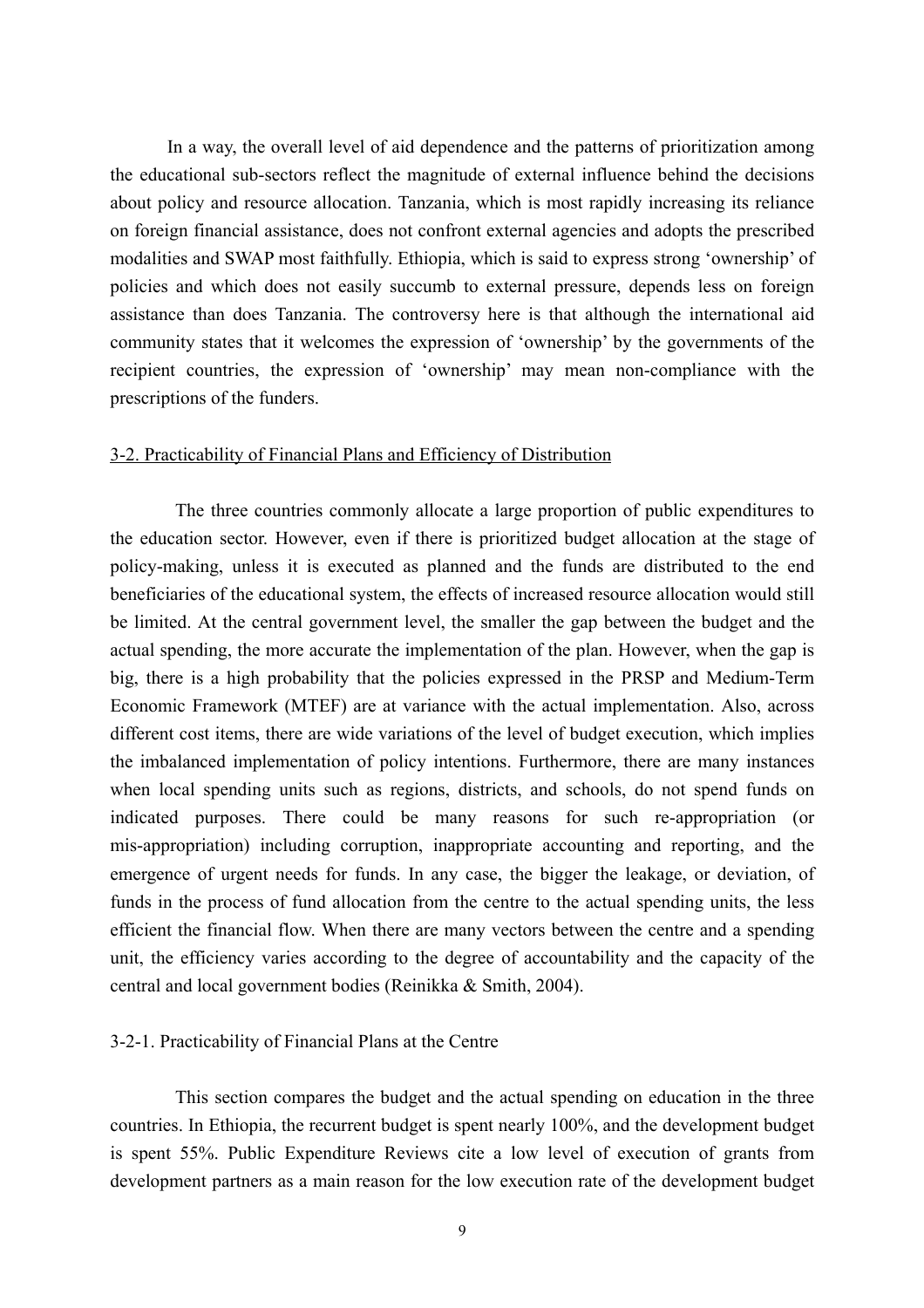(The World Bank, 2004b, p.44; 2001c, p.25). Foreign assistance funds except for those deposited directly into the MOF account (general budget support) are included in the development budget.<sup>2</sup> The budget for primary education, a sub-sector which is highly aid-dependent, was executed only 66% in FY 2003, but the level of budget execution for less aid-dependent sub-sectors was higher (secondary, 88.2%; tertiary, 89.2%) (The World Bank, 2004b, p. 48). In Tanzania, low execution of foreign assistance funds was also observed in the PEDP. While the government budget was executed 88-89% between 2002 and 2004, the assistance funds were executed 65, 74, and 72% in 2002, 2003, and 2004, respectively (REPOA & the Ministry of Finance, 2005, p. 12). It is unclear, however, which side of the actors – the development partners or the government – is responsible for this low execution rate. In Kenya, the recurrent educational expenditures exceeded the budget by 111% in 2003-2004. Half the ministries spent more than 100% of the budgeted recurrent expenses, while some ministries (e.g., the Ministry of Agriculture, Environment and Water Resources and the Ministry of Civil Work) spent as little as 50% of the budget. On average, the recurrent budget of the Kenyan government is executed 99% (The World Bank, 2003, p. 160). Although the execution rate of the educational development budget is lower than that of the recurrent budget (76%), it is higher than the average execution rate of development budget for all the ministries (41.4%). Educational services are labour-intensive, employing many teachers; the majority of recurrent expenditures are spent on salaries. At the same time, because the payment of salaries is at the heart of accountability between the government and teachers, the level of execution of budgeted 'personal emolument' funds is high. The issue of teachers' salaries will be discussed in greater detail later.

Public Expenditure Reviews in Ethiopia and Tanzania point to a big gap between the mid-term budget plan in the MTEF and the actual budget prepared each year in these countries. One reason for this gap is that the government's plans – such as MTEF and PRSP – exceed its capacity to finance the planned activities and to absorb foreign assistance (GOE, 2004; GOT, 2003a). In the case of Ethiopia, whose plans are too unrealistic, the PER has suggested that the country narrow its strategic focus, for example, to the provision of universal access to the first cycle (four years) of primary education instead of to all eight years, or to reaching only the "accessible poor" living in relatively highly populated areas which are close to cities (GOE, 2004, pp. 24, 48).

### 3-2-2. Efficiency of Resource Distribution

 $\overline{a}$ 

The financial flow does not end with the execution of the budget at the Ministry of

 $2$  This way, the items which are generally considered recurrent, such as the cost of teaching and learning materials or maintenance of facilities, are included in the development budget when they are funded by development partners.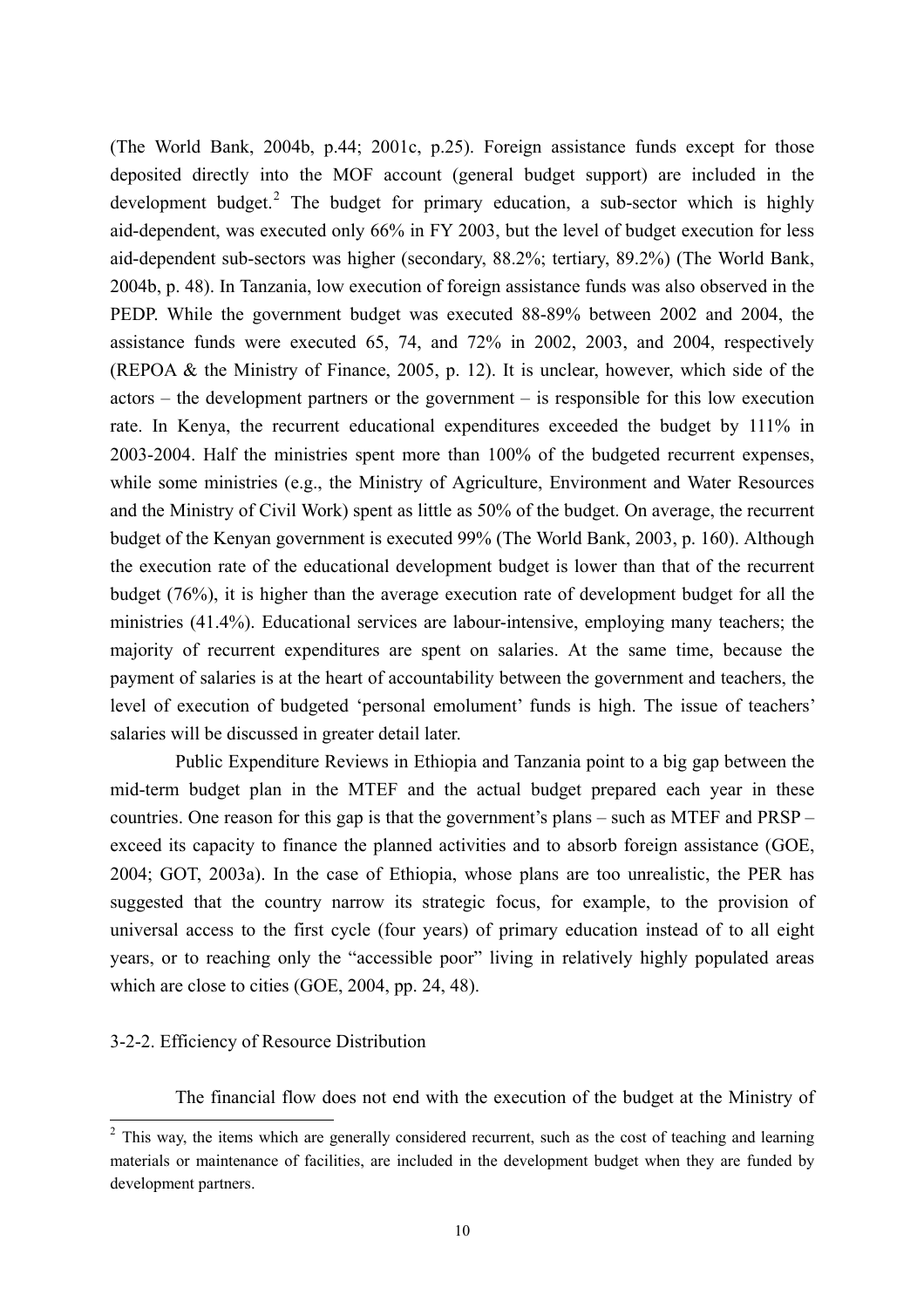Finance. There is still a long process to follow to direct allocated funds from the centre to spending units at the local level. A recent trend in educational finance in low-income countries is to disburse the funds for teaching and learning materials and for the maintenance of facilities directly to schools (or as close as possible to schools) in the form of capitation grants<sup>3</sup>. This approach is used to reduce the number of intermediaries, and it reflects the realization that vertical disbursement from the centre has been a cause of financial leakage and that in many cases schools could receive only a small part of the funds they were entitled to. This approach to school-based financial management delegates the authority for decision-making to the schools, and it is considered effective in meeting the needs of the end users of educational services. The DfID is a strong promoter of direct disbursement to schools in the three countries studied. It is a way to ensure that its financial support at the macro level reaches the end beneficiaries and contributes to alleviating poverty. In other words, the DfID tries to increase the impact of its assistance at the macro level by supporting also the development of the capacity of schools as spending units and monitor the flow of funds.

In Tanzania, Public Expenditure Tracking Surveys (PETS) were conducted to assess the amount of resources directed from the centre to the schools (REPOA & the Ministry of Finance, 2005; REPOA & the Economic and Social Research Foundation, 2001). The surveys have shown that the government has failed to unify the management of the PEDP funds in the Basic Education Development Committee and that the funds are disbursed through three channels: the Ministry of Finance, the Ministry of Education and Culture, and the President's Office – Regional Administration and Local Government (PO-RALG). In addition, the funds from the PO-RALG are disbursed either through regions or directly to the district councils. Such diversity of disbursement routes and different schedules of disbursement among different channels cause misappropriation and misreporting at the local level (REPOA, 2005, pp. 24, 33). In Tanzania, some part of the capitation grants is disbursed to schools as cash and part is retained by the district councils to procure textbooks.<sup>4</sup> In 2002, 50% of the capitation grants disbursed from the centre were recognized at the schools and recorded. In 2003, this figure increased to be 68%. However, when the disbursement of capitation grants is broken down into the parts of cash disbursements and in-kind provision (e.g., textbooks), it becomes clear that while cash reaches the schools at a rate of 80% (after an average of two years), textbooks reach the schools at a much lower rate. In fact, it is reported that after the beginning of the PEDP and despite increased enrolment, the number of textbooks per student has decreased (REPOA, 2005, p. 42).

<sup>&</sup>lt;sup>3</sup> A capitation grant is calculated by multiplying the per-pupil cost by the number of pupils in each school, and it is disbursed to the school as a gross amount. For example, in Tanzania, the capitation grant per pupil is \$10 including the cost of textbooks and school maintenance.

<sup>&</sup>lt;sup>4</sup> From FY 2004/05, schools receive the full amount in cash and procure textbooks by themselves. But at the time of the PETS survey, textbooks were still procured by the district councils.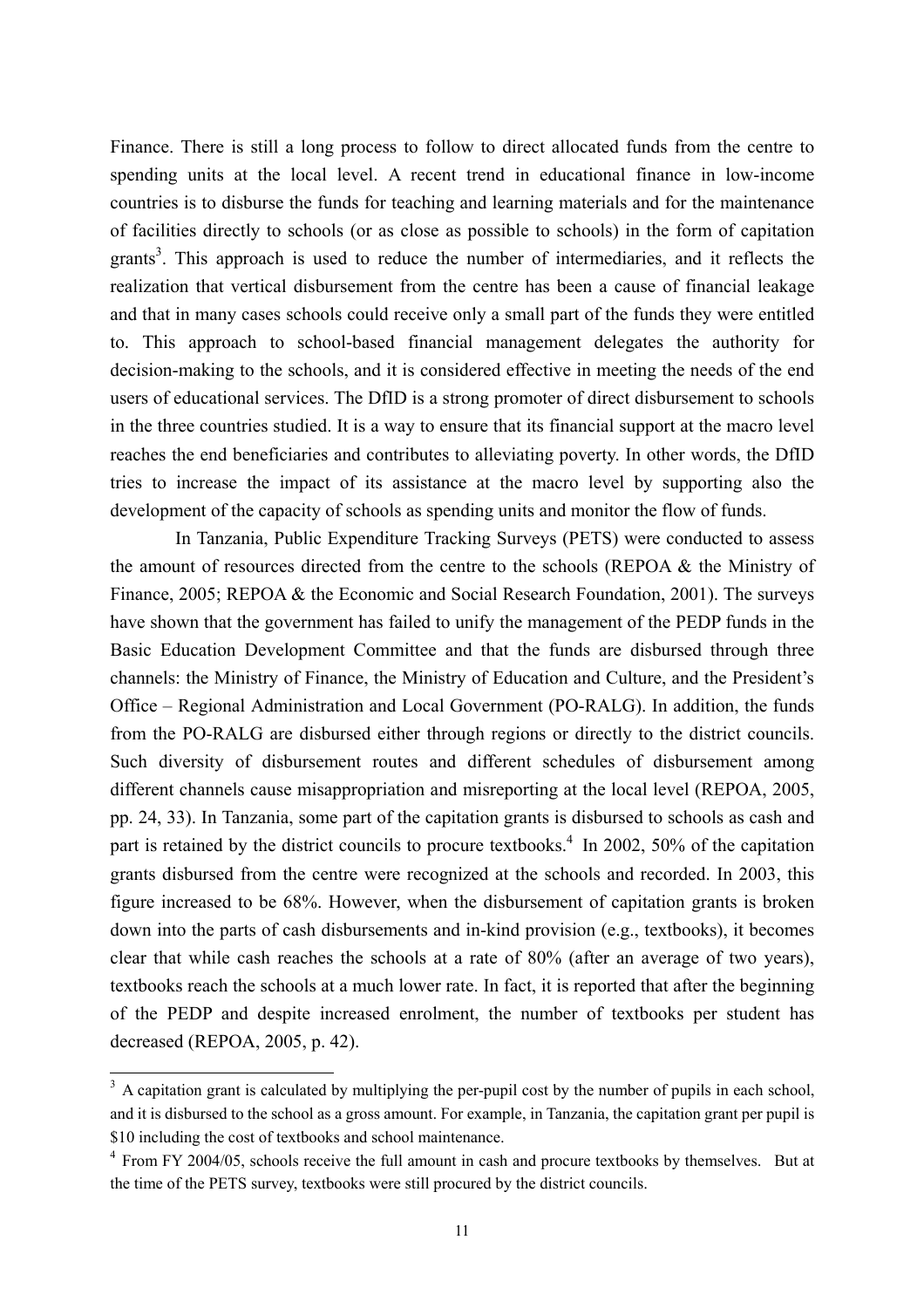PETS in the education sector in Kenya are still in the preparatory stage. At the 279 schools surveyed, 20% of all registered teachers are ghost teachers, and the leakage in the disbursement of personal emolument funds is high (Nafula Kimalu, Kiringai, Owino, Manda, and Karingi, 2004, p. 49). On the other hand, Nafula, et al. claim that there is no leakage of funds other than personal emolument funds, because all other funds are disbursed directly to schools (pp. 52-3). However, it is unlikely that there is no leakage at all. Also, from the interviews I conducted at the MOEST and Ministry of Local Government, I assume that the disbursement mechanism of educational funds should be much more complex than all funds other than teachers' salaries are sent directly to schools. It is hoped that an earnest PETS will present more detailed picture of financial flow in Kenyan education sector.

In Ethiopia, schools must have two bank accounts, one for teaching and learning materials and the other one for facility maintenance. However, in reality, many schools have only one account, for teaching and learning materials, which is closely monitored by the DfID. What is noteworthy about Ethiopia is a report claiming that there is very little leakage and misappropriation of resources (The World Bank, 2004b, p. 25). It is also said that teachers' absenteeism is almost non-existent in this country. This can be attributed to the high accountability of teachers and educational administrators. There is no way to prove this claim, though, because no PETS have been conducted in Ethiopia.<sup>5</sup> Ethiopia's management of educational resources is the most decentralized among the three countries. For example, the ratio of central to regional educational expenditures in 2003/04 was 34:66 (The World Bank, 2004b, p. 35). However, capitation grants are unlikely to be included in the regional expenditures because they are directly disbursed from the centre to the schools. Therefore, the centre-region ration provided in the Public Expenditure Review does not necessarily provide the comprehensive picture of the decentralization in educational finance.

In all the three countries, the route of disbursement is multiple, and it is difficult to grasp the whole picture of educational finance. Even so, the PETS conducted in Tanzania show that the leakage of funds has decreased between 2002 and 2003. This means that close monitoring and guidance of financial management at the district and school levels can improve the efficiency of the flow of financial resources. However, at the local level, education offices often appropriate resources across budget items to meet urgent financial needs such as school construction. For example, the PETS conducted in Tanzania show quite a few cases of over-appropriation of development grants for school construction and under-appropriation of capitation grants. The policy to decentralize authorities for decision-making and financial management to allow more flexibility in the field can sometimes contradict to the demand for efficiency in financial management (REPOA, 2005, p. 58).

<sup>&</sup>lt;sup>5</sup> According to the Global Corruption Report, the rating of Ethiopia is declining. This could affect the efficiency of educational financial flow, too, as corruption will increase the leakage in the process of disbursement (Transparency International, 2004).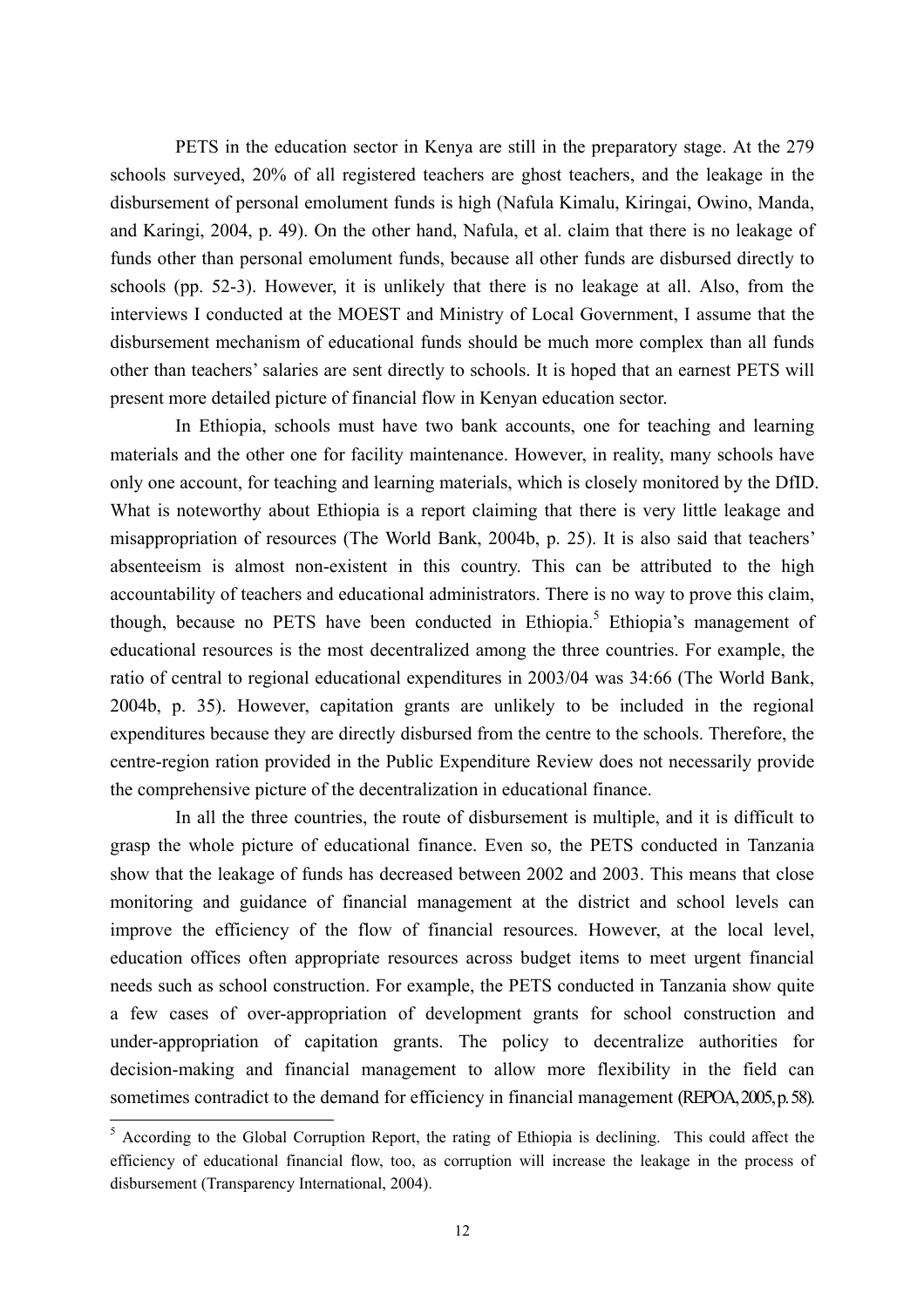Also, the current drive to maximize the amount of resources to be received by the schools may weaken local educational administration. Currently, the districts have a limited budget under their discretion. Salaries account for the majority of recurrent expenditures allocated to local governments, while the non-salary recurrent budget, which can be spent on transportation or equipment to monitor and maintain educational service delivery, is marginal. The absence of a development budget makes it impossible for the local governments to attend to the educational needs of the population which does not have access to schools. The disbursement of more grants to existing schools does not necessarily ensure equity. Schools with higher enrolment receive more capitation grants, while smaller schools or remote areas which do not have schools are left at the mercy of the local governments. However, when local governments do not have enough development grants, they cannot open new schools or extend educational services to populations which are not currently served. Also, many development partners such as the DfID direct capitation grants to the provision of teaching and learning materials; this means that school maintenance still tends to rely on contributions from parents and communities. I will later discuss the high private cost of education, which is expensed by households.

Furthermore, the extent of resource leakage varies across districts and schools (REPOA, 2005, p. 37). According to Reinekka and Smith, this is because of the difference in the districts' and schools' ability to collect information and negotiate with the external bodies including the government education offices (pp. 39-40). Bigger schools have bigger PTAs, which can formulate the wishes of the whole organization and appeal to the outside world. With such PTAs, district education offices are more accountable than with small PTAs, and there is less leakage in disbursement. Reinekka and Smith also pointed out that when the average household income increased by 10%, the leakage of resources to schools decreased (p. 40). If the size of the schools' and parents' income affects the effectiveness of the flow of public expenditures, as Reinekka and Smith suggest, more detailed studies should be conducted of the financial flow and its leakage to make public expenditure on education pro-poor.

#### 3-3. Teachers' Salary

In all the three countries visited, teachers' salary constitutes the lion's share of recurrent expenditures. In both Kenya and Tanzania, it makes up approximately 80% of recurrent expenditures (Kenya, 78% in FY 1997/98; Tanzania, 81% in FY 2003; no data were available for Ethiopia) (The World Bank, 2002; Lambert and Sahn, 2002, p. 128). Because of the expansion of basic education, the gross salary bill is increasing in all the three countries. At the same time, an individual teacher's salary in these countries is not low compared to that of other public servants. For example, in Ethiopia, the salaries of non-teaching staff in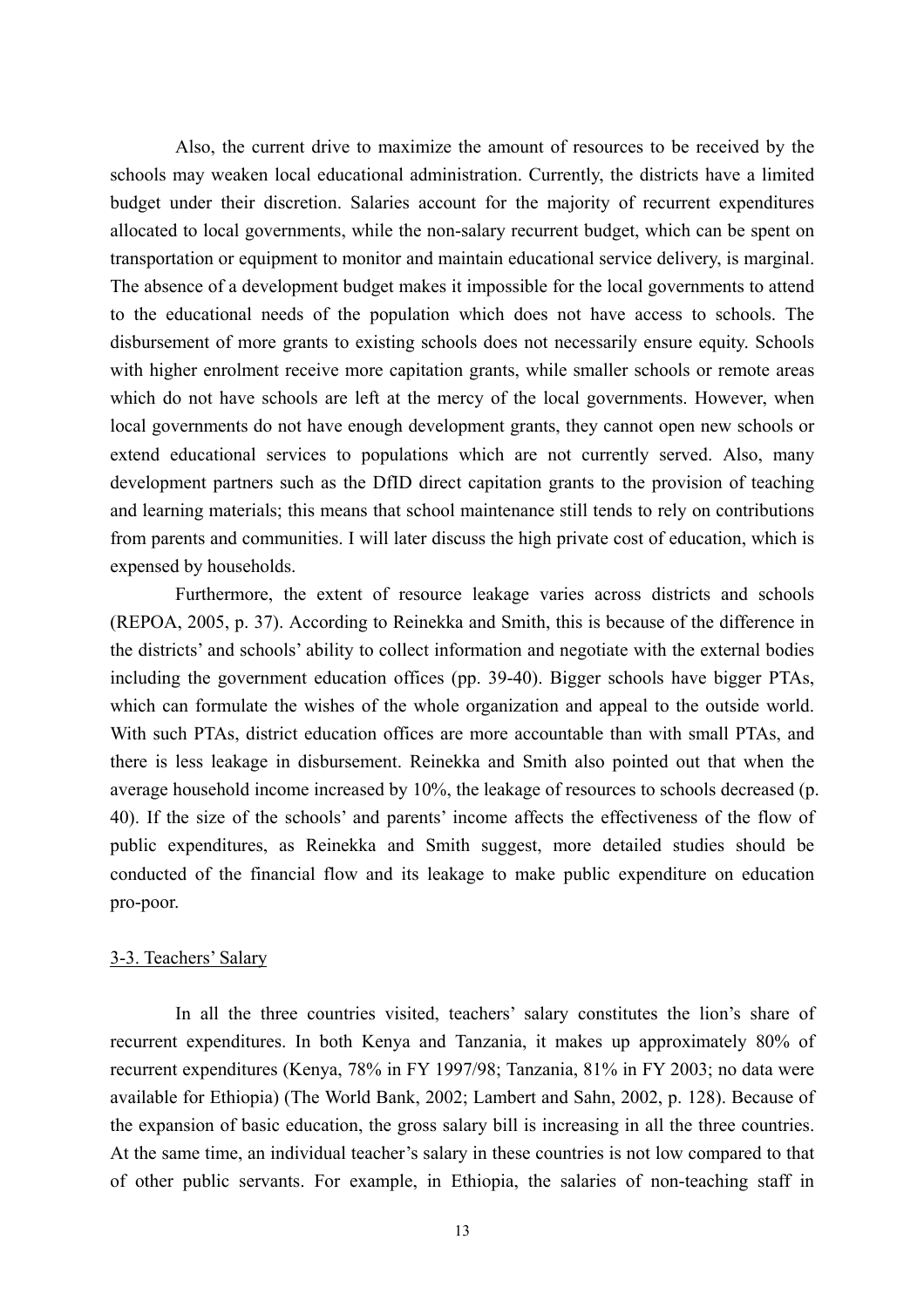primary education average 3.7 times the per capita GDP, whereas teachers receive between 6.8 and 8 times the per capita GDP. In secondary education, the non-teaching and teaching employees' salaries is 4.6 times per capita GDP and 11.8 times per capita GDP respectively (see Table 3).

It is well-known that in Kenya, teachers' salary is high. According to the World Bank (2002), teachers' salary tripled between 1995 and 2000; teachers in Kenya currently enjoy the highest salary among all public servants.<sup>6</sup>

|          | First cycle of primary education | Second cycle of primary | Secondary education                  |
|----------|----------------------------------|-------------------------|--------------------------------------|
|          | $\text{(grades 1-4)}$            | education (grades 5-8)  | $\left( \text{grades } 9-12 \right)$ |
| Ethiopia | 6.8                              |                         | 11.8                                 |
| Kenya    | O                                |                         |                                      |

**Table 3: Average annual salary of teachers (in multiples of nominal per capita GDP)\*** 

*Note.* \*Including basic salaries and allowances

\*\* No comparable data are available for Tanzania.

From *Kenya: Strengthening the Foundation of Education and Training in Kenya*, by the World Bank, 2002.

From *Education in Ethiopia: Strengthening the Foundation for Sustainable Progress,* by the World Bank, 2004a.

 The dilemma faced by these countries is that they have to maintain a certain level of salary to retain good teachers. Major administrative problems in education regarding the teaching force have long been high turnover and a lack of teachers willing to take up positions in remote areas. To retain teachers, their salaries should be maintained at a competitive level. Also, in many developing countries including the three countries visited, improving educational quality is another major goal of basic educational programs, along with the goal of increasing public access to education. Along with efforts to increase the absolute number of teachers, there have been efforts to upgrade uncertified teachers and tighten employment criteria to improve the quality of education. These efforts are also likely to increase the salary bill. In sum, even though local educational offices suffer from a lack of non-salary funds and despite strong pressure from development partners to streamline educational finances, the governments face other pressures, which prevent them from reducing the salary bill.

## 3-4. Private Cost of Education

Many developing countries have abolished fees for basic education; however, abolition of school fees does not always result in free education. In the three countries visited,

<sup>&</sup>lt;sup>6</sup> The data show the average salaries of professional and clerical staff. The average for the professional staff only might be higher than the average for the teachers.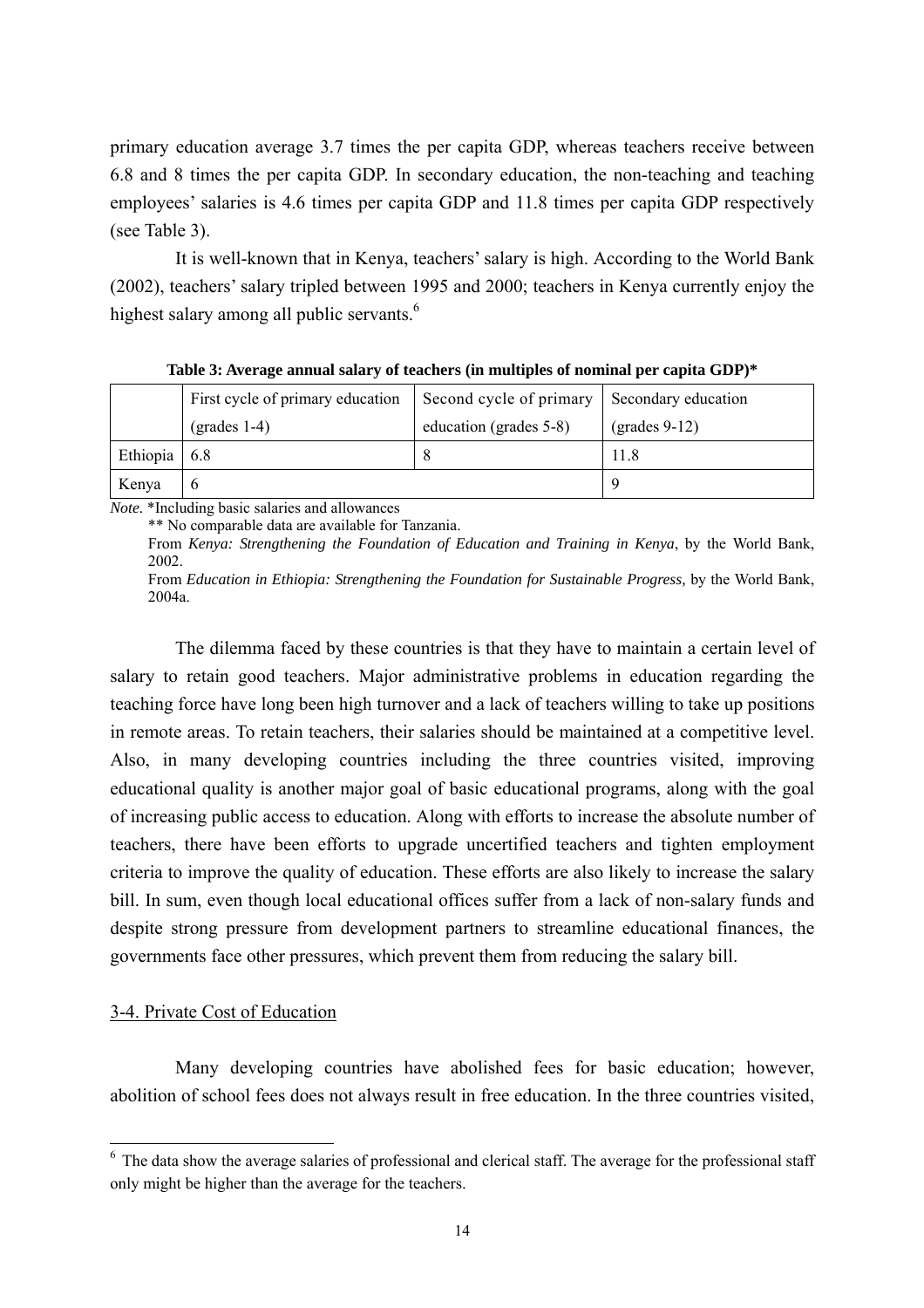the educational systems depend heavily on sharing the cost of school maintenance with the households. Regardless of the importance of household cost sharing, however, it is difficult to obtain a comprehensive picture of the private cost of education in any country. Figure 2 shows the schooling costs covered by the government and those covered by the households, calculated from sample studies in the three countries. The percentage of costs borne by the households in Tanzania and Ethiopia is 28.2 and 24.5%, respectively.<sup>7</sup> In Kenya, the households' share of the total costs per pupil exceeds 60%. These data of Kenya come from a household survey conducted in 1997, or before the abolition of school fees. According to The World Bank report, 49% of household expenses in 1997 were school fees (The World Bank, 2002). If so, theoretically, household expenses on education after the abolition of fees in 2003 should be halved. However, the Kenyan Public Expenditure Review of 2004 reports that the household share of per-student educational costs is still around 60% (Republic of Kenya,



*Note.* Data on Tanzania are from the World Bank's survey conducted in 1998, cited in Incidence of public spending in the health and education sectors in Tanzania, by Lambert and Sahn, 2002. In M. Christian (Ed.), Education and health expenditure and poverty reduction in East Africa, pp. 115-193. Data on Ethiopia are from a survey of 11.973 households conducted by the World Bank.

From *Education in Ethiopia: Strengthening the Foundation for Sustainable Progress*, by the World Bank, 2004a.

Data on Kenya are from a household survey conducted in 1997, cited in *Kenya: Strengthening the Foundation of Education and Training in Kenya,* by the World Bank, 2002.

*Reference.* Percentage of private costs in per-pupil educational expenditures in other developing countries: Zambia, 80% (1990); Peru, 38.2% (1998, primary and secondary) (From *EdStats*, by the World Bank, 2004).

 $\overline{a}$ 

 $<sup>7</sup>$  In Tanzania and Ethiopia, the share of school fees in the total household expenses on education was 7 and</sup> 20%, respectively. In Tanzania, these data were collected before the fees were abolished. Ethiopia has not charged school fees for decades according to an official statement.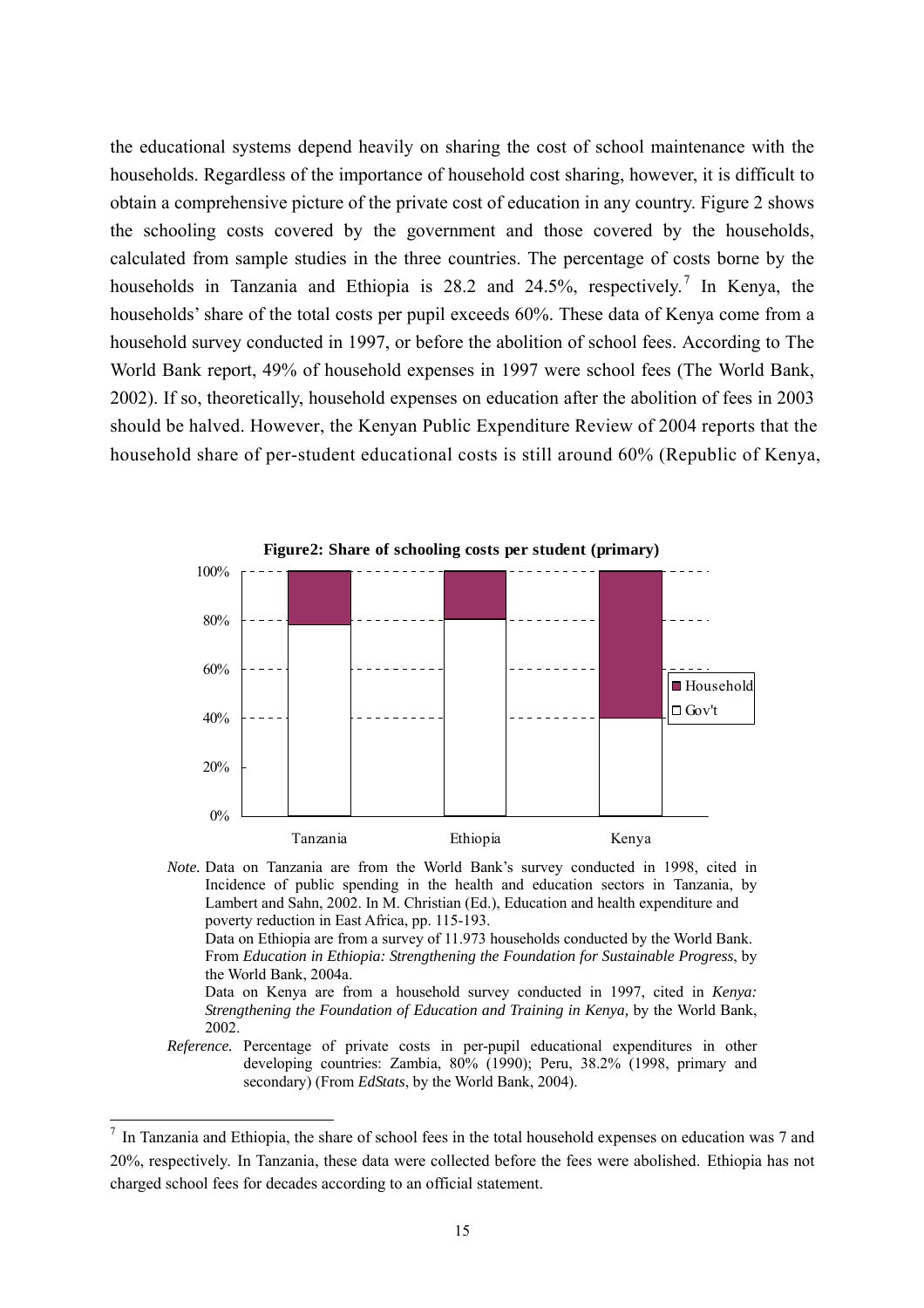2004). If this is true, the abolition of fees may not have reduced the financial burden on the households. To determine the real impact of fee abolition on the households, we need more surveys. In places where schools face a constant lack of resources, abolition of fees without subsidies to compensate for the loss of revenue may result in hidden charges on parents under the name of "contributions". The psychological effect of fee abolition is not negligible. Partly because of the impression that schools have become more accessible than before, enrolment after fee abolition tends to increase. However, this psychological effect should be considered separately from the substantial impact on the household expenditures. We should be able to see the substantial effects of fee abolition on the households by analyzing the latest household surveys, although any rigorous analysis has not been done by anybody yet.<sup>8</sup> Also the fee abolition is not necessarily a pro-poor arrangement in the sense that the rich households also benefit from the universal abolition of fees.

### **4. The Effects of Public Expenditure on Education**

 The above section looked at efficiency in the distribution of educational funds, which are disbursed from the centre to the schools. For the purpose of assessing the effect of increased educational expenditures, now I will focus on the extent to which public expenditures contribute to achieving the original objectives of financial prioritization of primary education. First, I will discuss the relationship between public expenditures on education and poverty reduction by using the data of "benefit incidence analysis". These data provide a perspective to assess the degree of benefits the poor population derived from public spending on education. I will then discuss the relationship between educational expenditures and the outcomes of educational services such as increased enrolment and better quality of education.

#### 4-1. Educational Expenditure and Poverty Reduction

A basic assumption of the Poverty Reduction Strategic Papers (PRSPs) is that prioritised resource allocation to social sectors, including education, will reduce poverty. This assumption, however, will only hold if this financial prioritization by the central government is proved to benefit the poor. In this section, I will discuss the issue of equity in public resource allocation for education. For the sake of global comparison, I will use data obtained not only from the three countries visited but also from other countries of the African continent

<sup>&</sup>lt;sup>8</sup> The latest household surveys were conducted in Tanzania in 2000/01 and in Ethiopia in 2004. Kenya is about to start a new survey.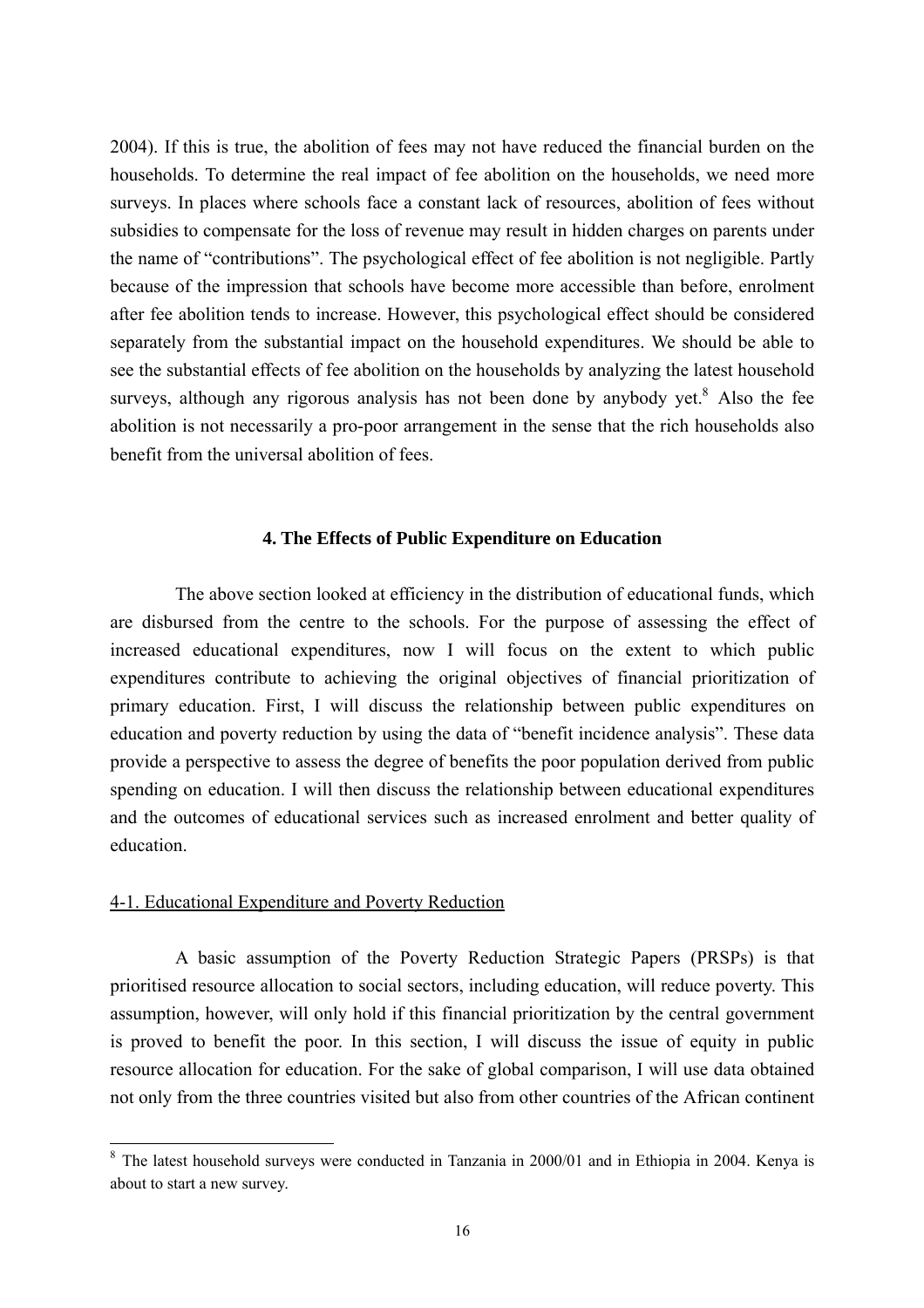as well as from developing countries in other parts of the world.

Figure 3 shows educational expenditures of five income groups, from the poorest to the richest, in Tanzania, Ethiopia, and Kenya. Nearly 40% of Tanzania's public expenditures on primary education goes to the richest quartile of the population. In Ethiopia, the richest quartile of the population benefits the most from public expenditure on secondary education. The poorest quartile benefits the least from public expenditure on primary education in Tanzania and on secondary education in Ethiopia and Kenya. It should be noted, however, that these data were collected before the introduction of educational sector-wide programs (SWAPs) in these countries. Therefore, while these findings help understand the socioeconomic structure of the three countries, they cannot be used to evaluate the impact of the PRSP, sector programs, and aid modalities which have been introduced under the Poverty Reduction Strategy (PRS) frameworks. The latest household budget survey was conducted in Tanzania in 2000/01 and in Ethiopia in 2004. A similar survey is being prepared in Kenya. By analyzing the results of these latest surveys, we can better understand the relationship between prioritized resource allocation within the PRS framework and the benefits the poor derive from the allocated public resources. In particular, Tanzania has the most advanced education sector program (PEDP) among the three countries; in this country, the efficiency of





*Note*. From "Incidence of Public Spending in the Health and Education Sectors in Tanzania," by S. Lambert, & D. Sahn, 2002. In C. Morrisson (Ed.), *Education and Health Expenditure and Poverty Reduction in East Africa,* p. 130.

From *Kenya: Strengthening the Foundation of Education and Training in Kenya*, by the World Bank,  $2002$  n 61.

From *Education in Ethiopia: Strengthening the Foundation for Sustainable Progress*, by the World Bank, 2004a, p. 104.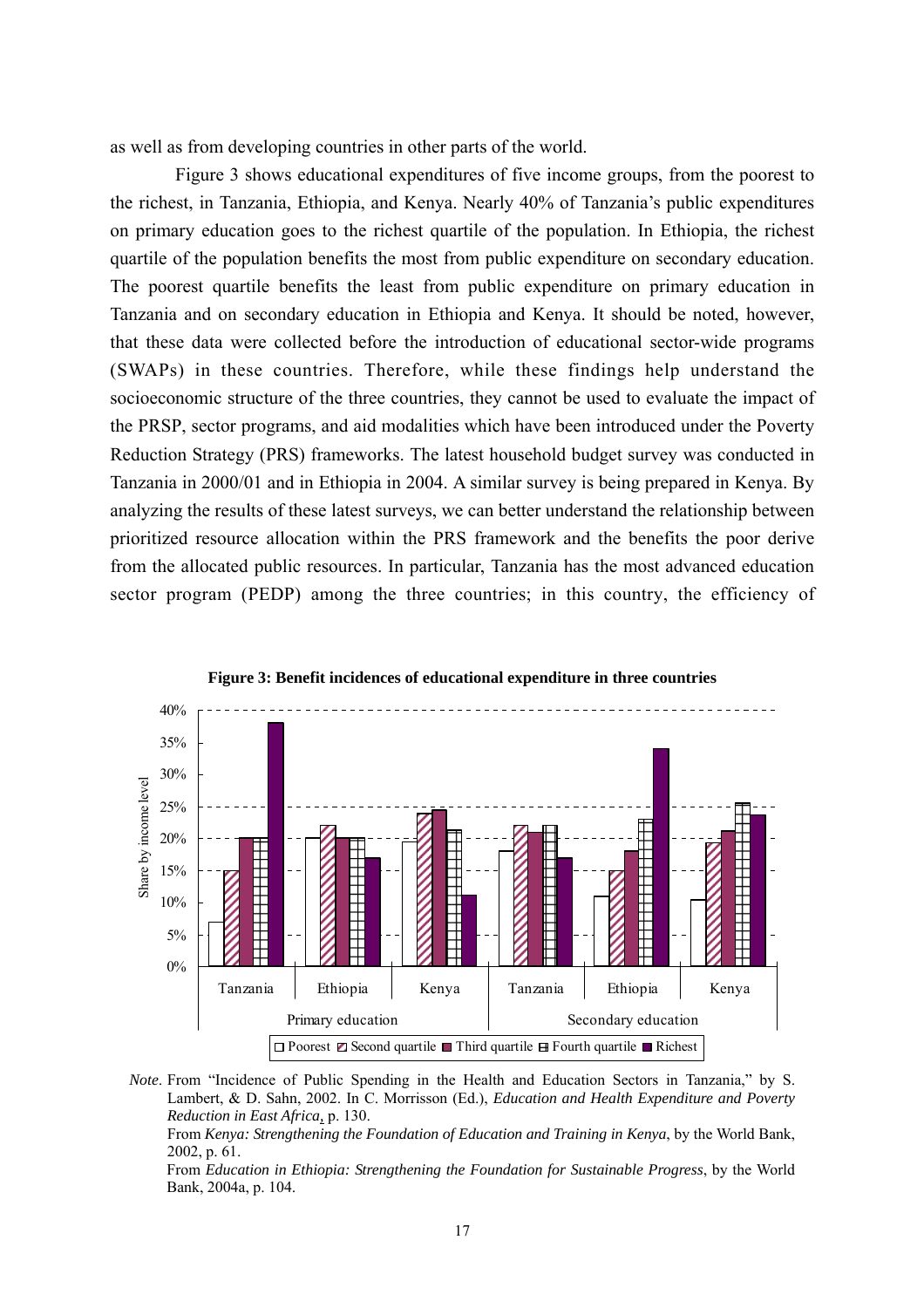capitation and development grants distribution to schools is also increasing (REPOA & Ministry of Finance, 2005). It is therefore interesting to know how the distribution of benefits has changed since the introduction of the PEDP.

 Table 4 shows the distribution of the level of public expenditure on education across different income groups. The benefit incidence method, according to which the data in Table 4 calculated, takes the unit cost in the provision of educational service and imputes this on the basis of number of enrolment to the individuals of different income groups. The table specifically compares the percentage allocated to the poorest population with that to the richest as an indication of the equitability of resource distribution. The smaller the difference, the more equitably the public resources are distributed in a country's educational system. To illustrate the situation in the three countries studies in a global picture, the benefit incidences of these countries are listed with those of other African countries and of low-income countries around the world. Among the three countries, Tanzania gives the biggest share to the richest quartile, which is 2.9 times that of the poorest quartile; this country is followed by Ethiopia (1.9 times) and then Kenya (1.2 times). Among all the African countries shown in the table, Madagascar is the least equitable in its resource distribution (the richest in this country gain 5.1 times more than the poorest). From Table 4, we can see that there are few countries in which the poorest population benefits more from public expenditure on education than the richest (the exceptions in this table are Uruguay, Columbia, Romania, and Panama). We need to take into account the fact that the data are not current. We would also need to realize that these data are not segregated into sub-sectors. If they are analyzed by sub-sectors, the picture could be different. What is clear from Table 4, however, is that increased allocation of resources does not guarantee that the poorest population will benefit from these resources, unless arrangements are made to ensure equity.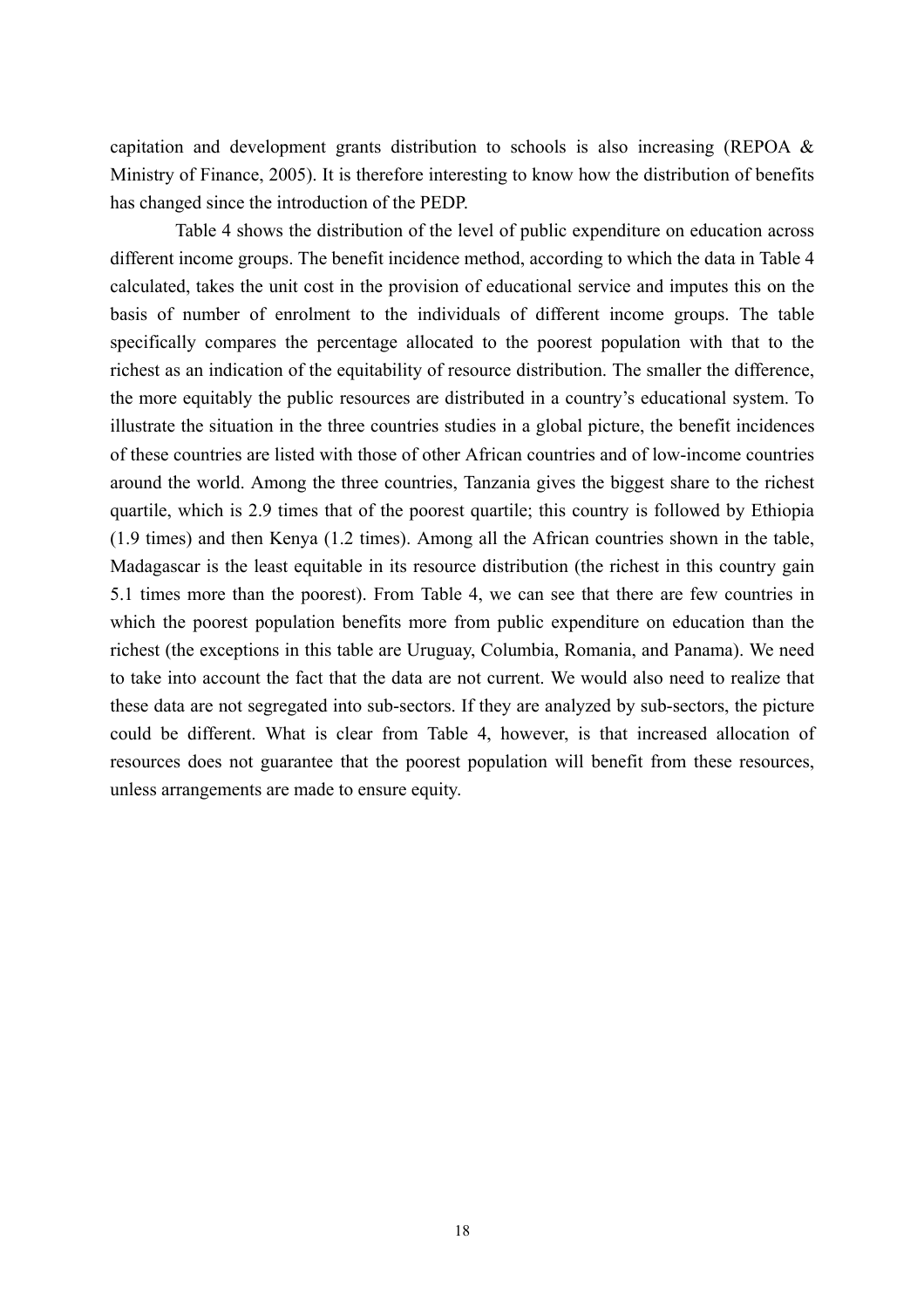|               | Year of | Share of Public Expenditure       | Share of the richest as |                                |  |
|---------------|---------|-----------------------------------|-------------------------|--------------------------------|--|
| Country       | Survey  | Poorest quartile Richest quartile |                         | the multiple of the<br>poorest |  |
|               |         | Africa                            |                         |                                |  |
| South Africa  | 1993    | 21.1                              | 23.4                    | 1.1                            |  |
| Kenya         | 1992-3  | 16.7                              | 20.7                    | 1.2                            |  |
| Ghana         | 1992    | 16.4                              | 20.8                    | 1.3                            |  |
| Malawi        | 1994-5  | 16                                | 25                      | 1.6                            |  |
| Ethiopia      | 1999-00 | 15.2                              | 28.9                    | 1.9                            |  |
| Rwanda        | 2000    | 15                                | 28                      | 1.9                            |  |
| Uganda        | 1992    | 13                                | 32                      | 2.5                            |  |
| Cote d'Ivoire | 1995    | 13.5                              | 34.8                    | 2.6                            |  |
| Tanzania      | 1993    | 13                                | 38                      | 2.9                            |  |
| Guinea        | 1994    | 8.5                               | 26.9                    | 3.2                            |  |
| Madagascar    | 1997    | 7                                 | 36                      | 5.1                            |  |
|               |         | Other low income countries        |                         |                                |  |
| Uruguay       | 1998    | 27.6                              | 14.7                    | 0.5                            |  |
| Columbia      | 1992    | 23                                | 14                      | 0.6                            |  |
| Romania       | 1994    | $\overline{21.5}$                 | 17.1                    | 0.8                            |  |
| Panama        | 1997    | 19.8                              | 17.5                    | 0.9                            |  |
| Jamica        | 1992    | 18                                | 21.8                    | 1.2                            |  |
| Peru          | 1994    | 14.8                              | 22.1                    | 1.5                            |  |
| Morocco       | 1991    | 14.8                              | 22.8                    | 1.5                            |  |
| Ecuador       | 1994    | 15                                | 26.8                    | 1.8                            |  |
| Kirghiz       | 1993    | 14.1                              | 26.5                    | 1.9                            |  |
| Indonesia     | 1989    | 15                                | 29                      | 1.9                            |  |
| Pakistan      | 1991    | 14.3                              | 29.1                    | 2.0                            |  |
| Guyana        | 1993    | 14.5                              | 32.1                    | 2.2                            |  |
| Laos          | 1993    | 12                                | 34                      | 2.8                            |  |
| Vietnam       | 1991    | 12.2                              | 35.4                    | $\overline{2.9}$               |  |
| Kazakhstan    | 1996    | 8.4                               | 26                      | 3.1                            |  |
| Armenia       | 1996    | $\overline{7}$                    | 29                      | 4.1                            |  |
| Nepal         | 1996    | 10.5                              | 46                      | 4.4                            |  |
| Nicaragua     | 1993    | 9.1                               | 40.1                    | 4.4                            |  |

**Table 4: Benefit Incidence of Public Expenditure on Education (all levels)(%)** 

*Note.* From *Education in Ethiopia: Strengthening the Foundation for Sustainable Progress,* by the World Bank, 2004a.

From *EdStats*, by the World Bank, November 2004.

## 4-2. Public Expenditure and Educational Indices

Figures 4, 5, and 6 show trends in the access indicator (i.e., the primary gross enrolment rate) and in the quality of education in the three countries. Ten years is not long enough for educational indicators to show a dramatic change. However, the trends in the educational indicators in the three countries, together with the patterns of public expenditure, show a certain pattern. Although there are many indices that can be used to assess the quality of education, for the purpose of cross-national comparison, I use pupil-teacher ratio (PTR), cohort transition rate, and gross enrolment rate (GER), because these indices are commonly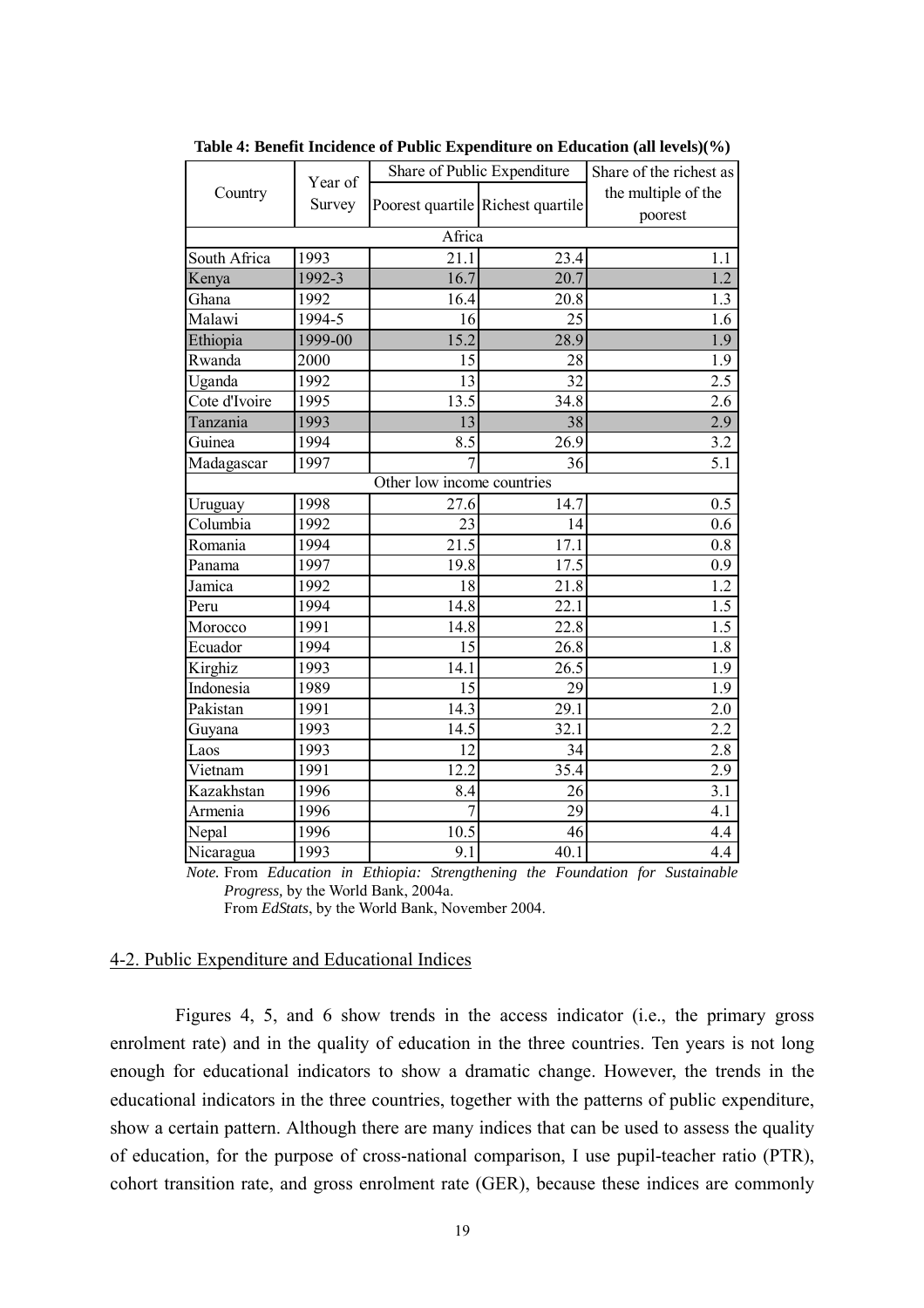

**Figure 4: Access to and Quality of Education in Ethiopia** 

*Note.* From *Education Management Information System (EMIS), Education Statistics Annual Abstract 2002/3,* by the .Ministry of Education, Ethiopia, 2004b.

available for the three countries.

Ethiopia shows most visible trends. Its GER increased from 20.5% in 1993/4 to 61.6% in 2001/2. Alongside this steep increase in the GER, the indices showing the quality of education have declined. The number of pupils per teacher (PTR) increased from 51 in 1998/9 to 63 in 2001/2. This means that teachers now have to attend to more students, since the expansion of teaching staff has not caught up with the increased enrolment. As a result, the quality of education a teacher can provide is low. Also, the cohort transition rate has dropped from 43 to 34% between 1997/8 and 2001/2. The cohort transition rate indicates the likelihood that a student can reach a certain grade (e.g.,  $5<sup>th</sup>$  grade) without dropping out or repeating a grade. When the cohort transition rate drops, it means that, with the same public funds as before, government yield less students who proceed the education in the designated years, as it spend more for people who repeat or/and drop out. It is less cost efficient in the financial term because the resources spent for students who later fail are considered waste. Ethiopia is a clear example of a country where a rapid growth of the chances to access education resulted in the deterioration of the quality of education, and in effect, reduced the internal efficiency of the educational service.

Figure 5 shows that after the introduction of the PEDP in Tanzania, the GER, which has been consistently around 70%, increased steeply to more than 100%. However, the PTR is also slowly increasing, which means that the quality of education has declined, at least temporarily. As for the cohort transition rate, no data have been available for many years, which makes it impossible to do timeline analysis and cross-national comparisons. From the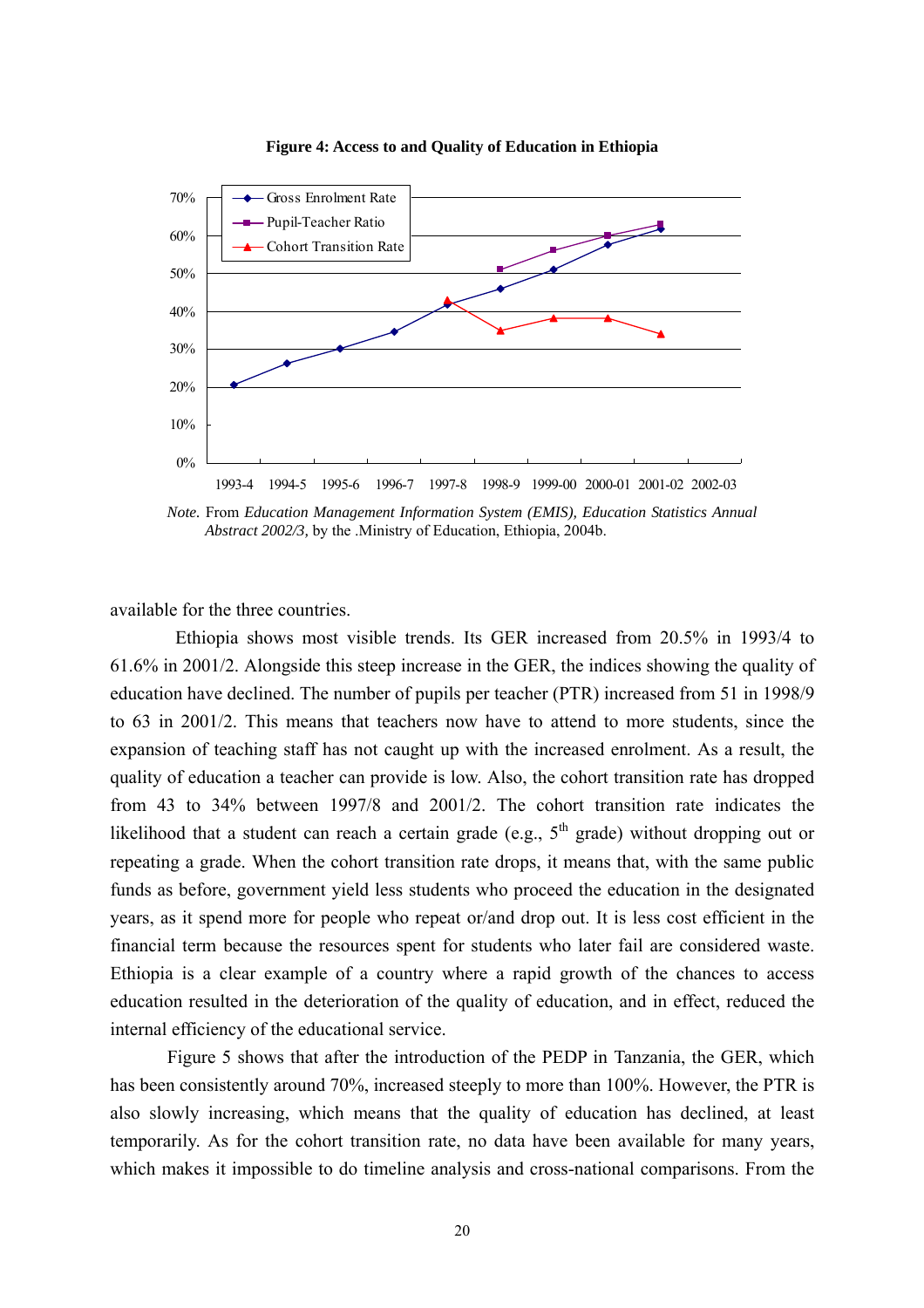available data, we can see that the cohort transition rate remained at around 80%, which is relatively high, both before and after the introduction of the PEDP.



**Figure 5: Access to and Quality of Education in Tanzania** 



**Figure 6: Access to and Quality of Education in Kenya** 

Kenya's characteristics are the consistency of its indices over time and its high GER. The increase in the GER above 100% in Kenya in the last two years can be explained by the commitments made to the education sector by development partners and by the introduction

*Note.* From *Basic Statistics in Education. 1993-2003*, by the United Republic of Tanzania, 2005.

*Note.* From *Report of the Sector Review and Development,* by Ministry of Education, Science and Technology, Kenya, 2003.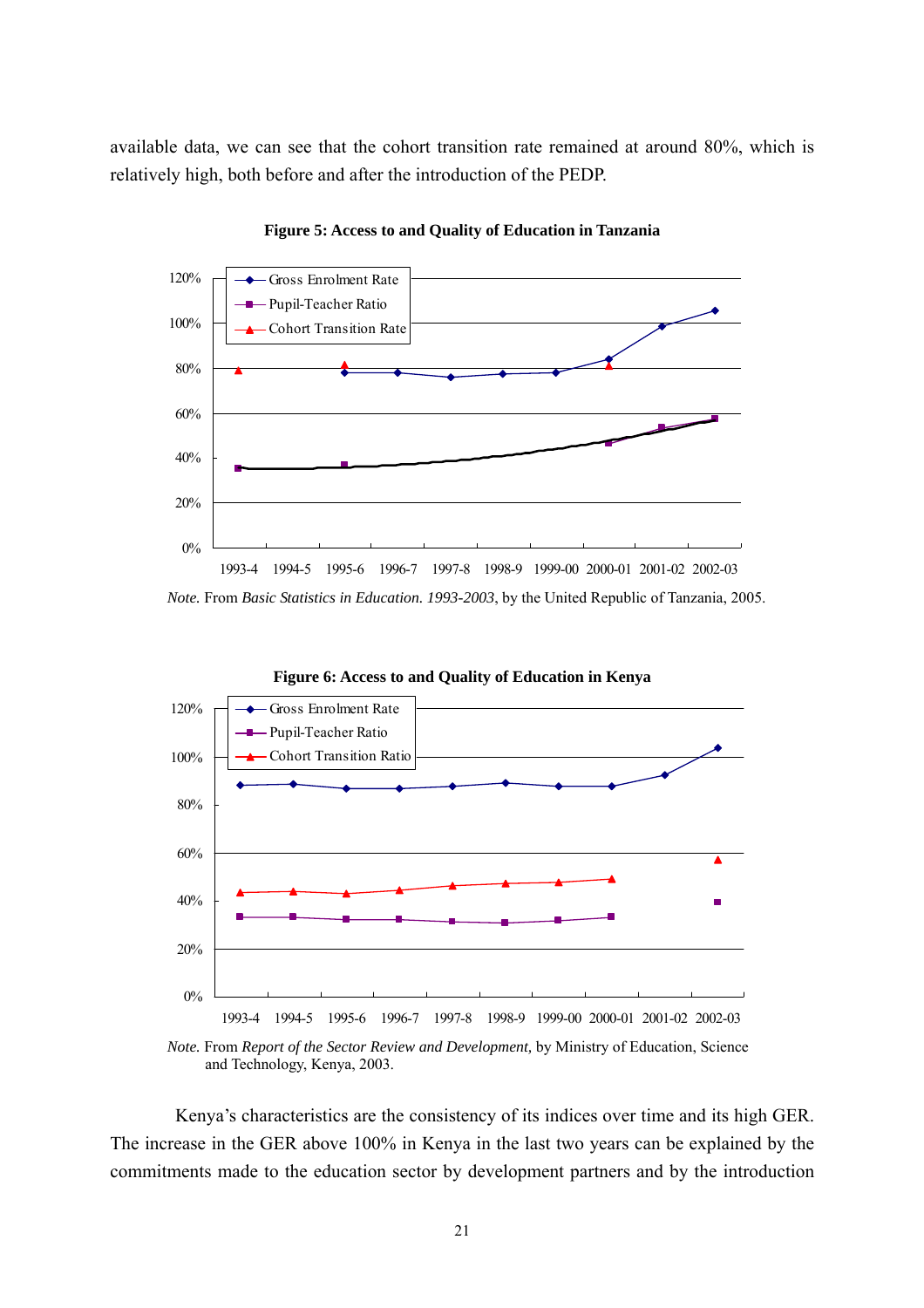of the "Free Primary Education" program, which was enacted in January 2003. As I explained earlier, Kenya has been the least aid-dependent country among the three countries, and the patterns of its resource allocation to educational sub-sectors are different from those in the other two countries. In Kenya, relatively less resources are allocated to primary education and more to TVET and secondary education. The peculiarity of Kenyan education is also seen in the indices of access and quality. The GER is relatively high, and the average class size has been kept low.

Under the PRS framework, the goal to increase access to primary education has been given top priority. Therefore, in HIPCs (Heavily Indebted Poor Countries), especially highly aid-dependent ones, the primary GER is increasing rapidly. However, the effectiveness of educational services should be assessed from various aspects--not only that of access, but also those of quality, balance among sub-sectors, and other factors.

 Table 5 shows educational indicators and public expenditures on education (per GDP) in African countries including the three countries studied. Figure 7 plots the relationship between public expenditures and the Education Index $\degree$  taken from Table 5. From Figure 7, it is difficult to tell whether there are any clear patterns in the relationship between public expenditures and the Education Index. For example, among the three countries, Kenya spent twice as much of its GDP on education as Tanzania, but their Educational Indexes are not very different. Also, while in both Ethiopia and Tanzania, educational expenditures are increasing, this does not guarantee better educational outcomes, although it could be one factor contributing to the improvement of educational indices. Many researchers have pointed out a weak co-relation between public expenditures and educational indices (e.g., Roberts, 2003; Yaqub, 1999). In sum, in the three countries studied, increased public resources coupled with strategic prioritization and fee abolition contribute to enhancing the incentives of the beneficiaries and to a short-term increase in access to education. But the expenditures themselves cannot be said to be the main factor leading to improved educational indices. It is also unclear whether the short-term effect of an increased GER will last long.

<sup>&</sup>lt;sup>9</sup> Education Index is one of the human development indicators developed by the UNDP. It is calculated based on the adult literacy rate and the primary, secondary, and tertiary gross enrolment rates.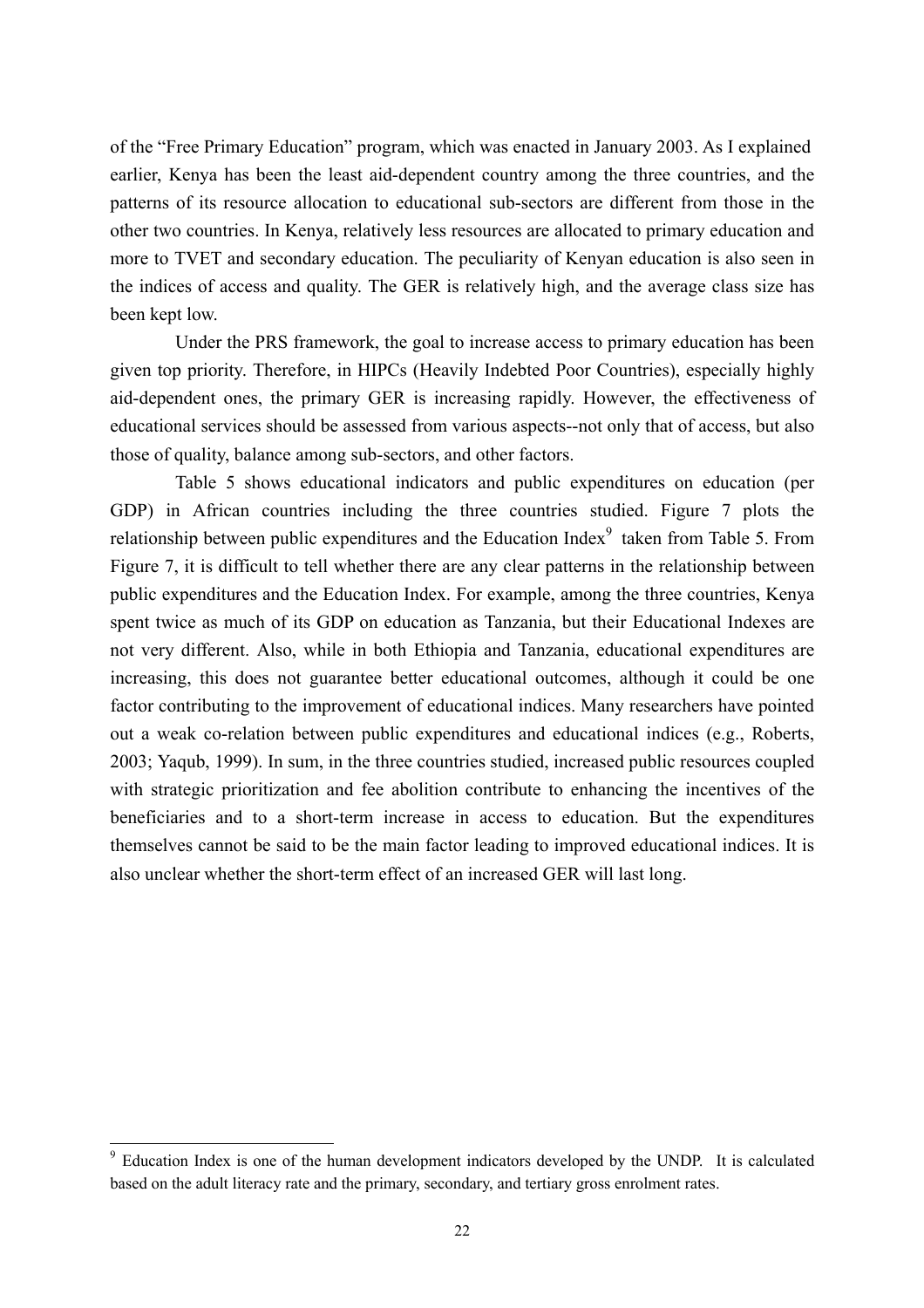|                                        | GDP per capita<br>(PPP US\$) 2002 | <b>Education</b> index | Adult literacy<br>rate(% of those<br>aged 15 and<br>above) 2002 | Net primary<br>enrolment rate<br>$2001/2$ (%) | Educational<br>expenditure as<br>percentage of GDP<br>1999-2001(%) |
|----------------------------------------|-----------------------------------|------------------------|-----------------------------------------------------------------|-----------------------------------------------|--------------------------------------------------------------------|
| Zimbabwe                               | 2400                              | 0.79                   | 90.0                                                            | 83                                            | 10.4                                                               |
| Lesotho                                | 2420                              | 0.76                   | 81.4                                                            | 84                                            | 10.0                                                               |
| Kenya                                  | 1020                              | 0.74                   | 84.3                                                            | 70                                            | 6.2                                                                |
| South Africa                           | 10070                             | 0.83                   | 86.0                                                            | 90                                            | $5.7*$                                                             |
| Algeria                                | 5760                              | 0.69                   | 68.9                                                            | 95                                            | 5.1                                                                |
| Egypt                                  | 3810                              | 0.62                   | 55.6                                                            | 90                                            | 4.8                                                                |
| Togo                                   | 1480                              | 0.62                   | 59.6                                                            | 95                                            | $4.8*$                                                             |
| Ethiopia                               | 780                               | 0.39                   | 41.5                                                            | 46                                            | 4.8                                                                |
| Malawi                                 | 580                               | 0.66                   | 61.8                                                            | 81                                            | 4.1                                                                |
| Ghana                                  | 2130                              | 0.65                   | 73.8                                                            | 60                                            | 4.1                                                                |
| Tanzania                               | 580                               | 0.62                   | 77.1                                                            | 54                                            | $3.4*$                                                             |
| Angola                                 | 2130                              | 0.38                   | 42.0                                                            | 30                                            | 2.8                                                                |
| Uganda                                 | 1390                              | 0.70                   | 68.9                                                            | n/a                                           | $2.5$ *                                                            |
| <b>Botswana</b>                        | 8170                              | 0.76                   | 78.9                                                            | 81                                            | 2.1                                                                |
| Zambia                                 | 840                               | 0.68                   | 79.9                                                            | 66                                            | 1.9                                                                |
| Sudan                                  | 1820                              | 0.52                   | 59.9                                                            | 46                                            | 1.4                                                                |
| Nigeria                                | 860                               | 0.59                   | 66.8                                                            | n/a                                           | $0.7*$                                                             |
| Lower<br>developing<br>country average | 1307                              | 0.49                   | 52.5                                                            | n/a                                           | n/a                                                                |
| Sub-Saharan<br>Africa average          | 1790                              | 0.56                   | 63.2                                                            | n/a                                           | n/a                                                                |

**Table 5: Education indicators and public expenditure on education in African countries** 

*Note.* From *Human Development Indicators 2004*, by UNDP.

\* -- *Human Development Indicators 2001*, by UNDP.

Education Index is calculated based on the adult literacy rate and the primary, secondary, and tertiary gross enrolment rates.





*Note.* From *Human Development Indicators*, by UNDP, 2001 and 2004.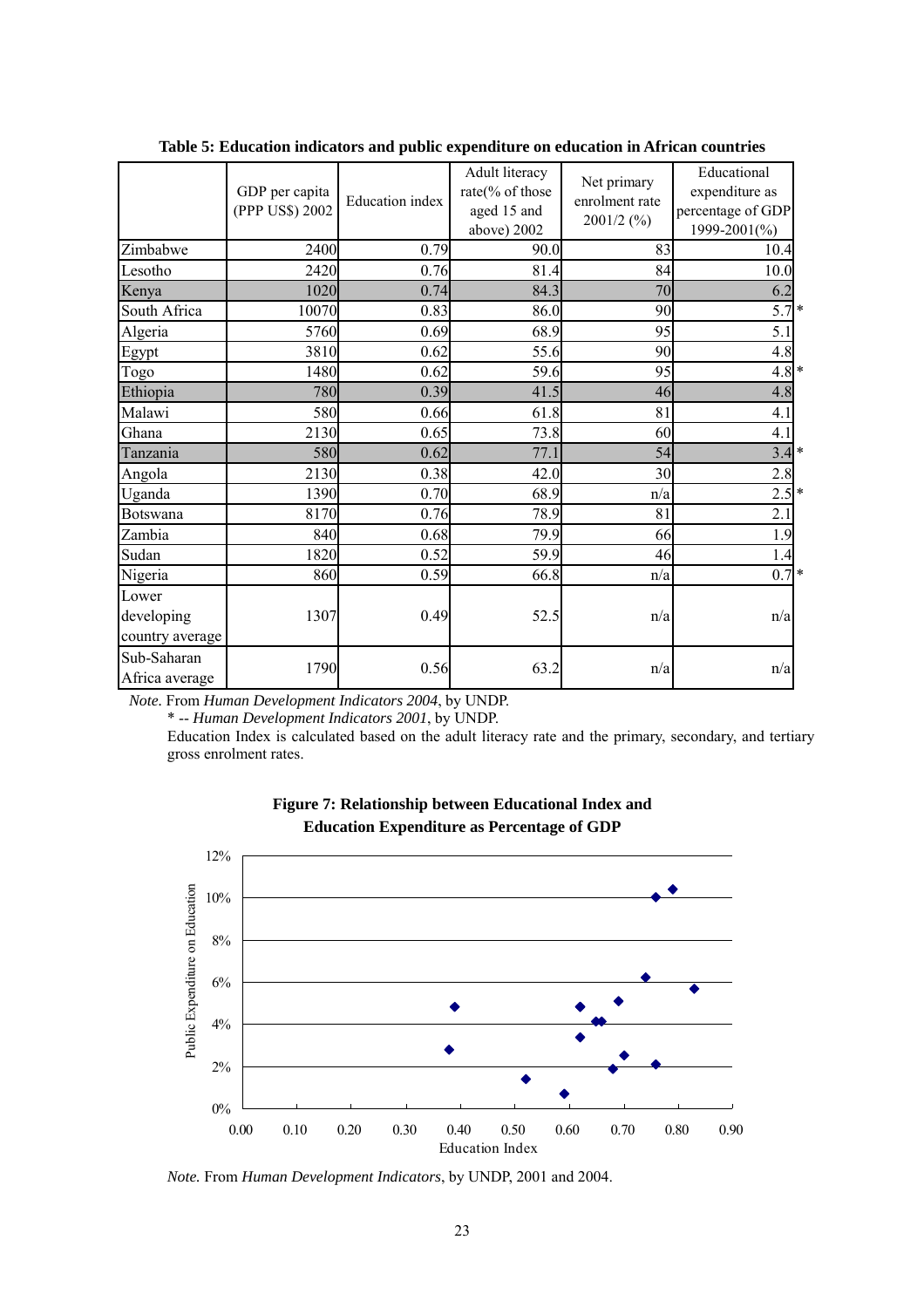## **5. Conclusion**

In this paper, I considered the implications of the PRS framework for the education sector, with a focus on financial aspects. It is too soon to evaluate the overall impact of the PRS framework, sector programs, and other aid modalities employed under the PRS framework, on the educational services and poverty reduction. Such evaluation should be based on a detailed analysis of each country's context, which is beyond the scope of this study as it basically relies on secondary data. I showed in this paper that poverty reduction, intended to be achieved thorough social services, cannot be guaranteed merely by prioritized allocation of resources to the social sectors. It can only be achieved through comprehensive improvement of educational services both in quality and in quantity, and by careful planning to ensure that the poor receive the due share of the public funds to ensure equity. Also, given that an increasing number of development partners emphasize high-level policy dialogue over project implementation, the role of the government in providing social services is likely to increase. It is becoming more important for governments to develop professional capacity to respond in flexible and timely manners to the needs of diverse population. One area of such governmental capacity is financial management. The financial management requires the capacity of: (1) actually appropriating resources as planned in the mid-term financial plans of the government, such as PRSP and MTEP; (2) executing the appropriated budget without big gap between the budget and spending; and (3) efficiently distributing the resources to the final beneficiaries without much leakage in the process. There is a disparity across districts and schools in the actual unit amount of public funds the students can receive. The smaller schools in the remote areas receive less amount per student than bigger schools in urban areas. In other words, the flow of funds tends to be less efficient for the former kind of schools than for other schools. Such disparities are often caused by the socio-economic structure of the bigger society surrounding the schools. This fact indicates that if we want to ensure the equitable distribution of public funds on education to individual students, we also need to think of enhancing the equity across schools, districts, and regions.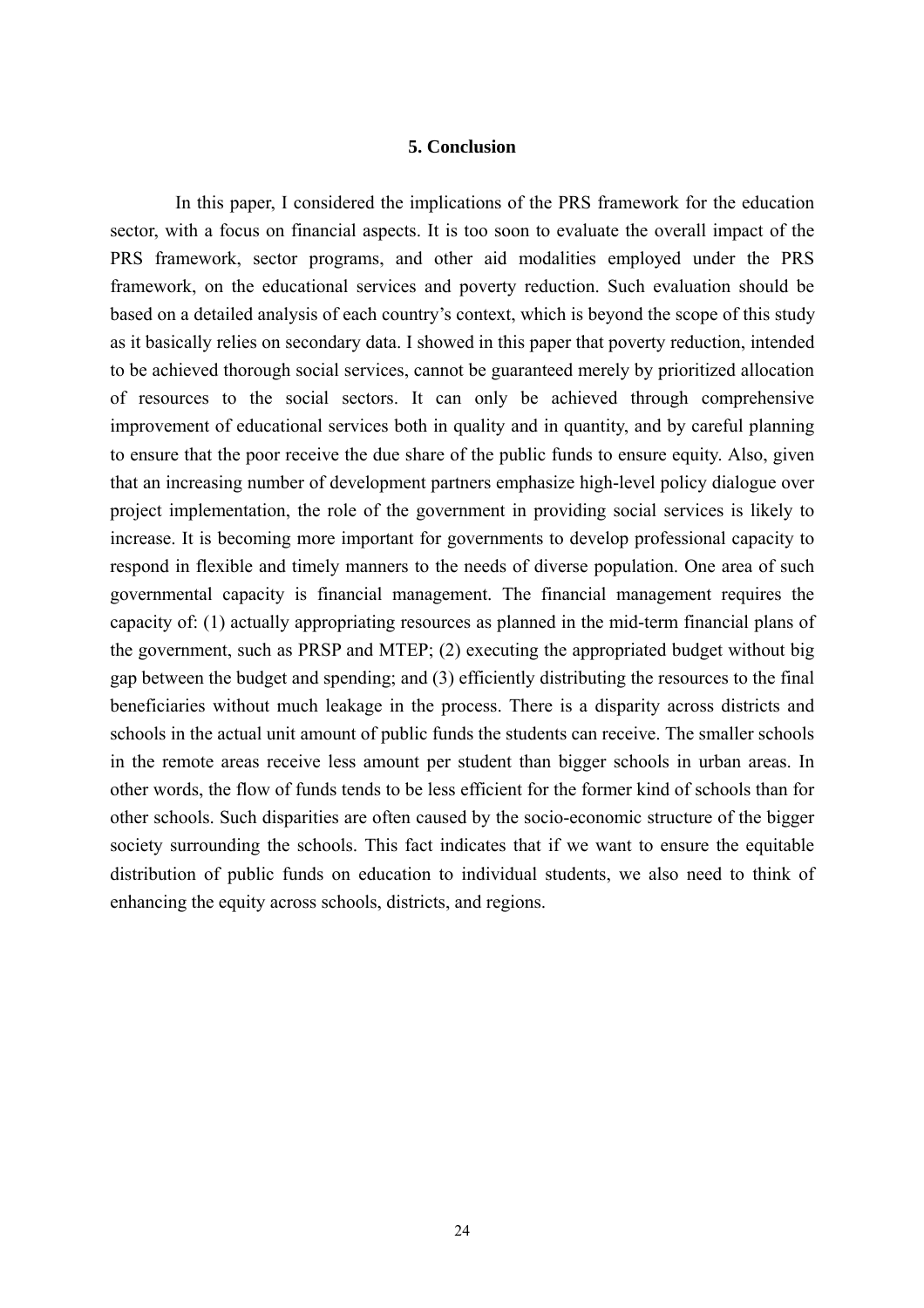#### **References**

- Lambert, S., & Sahn, D. (2002). Incidence of public spending in the health and education sectors in Tanzania. In M. Christian (Ed.), *Education and health expenditure and poverty reduction in East Africa* (pp. 115-193). Paris: OECD.
- Ministry of Education, Ethiopia. (2004a). *Education sector development programme (ESDP): Consolidated national performance report 2002/3*. Addis Ababa: Government of Ethiopia.
- Ministry of Education, Ethiopia. (2004b). *Education management information system (EMIS), Education Statistics Annual Abstract 2002/3*. Database.
- Ministry of Education, Science & Technology, Kenya. (2003). *Report of the sector review and development*. Nairobi: Republic of Kenya.
- Nafula, N. N., Kimalu, P. K., Kiringai, J., Owino, R., Manda, D. K., & Karingi, S. (2004). *Budget mechanisms and public expenditure tracking in Kenya*. (KIPPRA Discussion Paper No. 37). Nairobi: Kenya Institute for Public Policy Research and Analysis.
- Reinikka, R., & Smith, N. (2004). *Public expenditure tracking surveys in education*. Paris: International Institute for Educational Planning, UNESCO.
- Republic of Kenya. (2003). *Public expenditure review 2003*. Unpublished manuscript.
- Republic of Kenya. (2004). *Public expenditure review 2004*. Unpublished manuscript.
- Research on Poverty Alleviation & Economic and Social Research Foundation. (2001). *Pro poor expenditure tracking*. Dar es Salaam: REPOA .
- Research on Poverty Alleviation & Ministry of Finance, Tanzania. (2005). *Tanzania public expenditure tracking study: Study of the financial and non-financial PEDP flow from central government to schools in 2002 and 2003*. Unpublished manuscript.
- Roberts, J. (2003). *Poverty reduction outcomes in education and health: Public expenditure and aid*. (Working Paper 210) London: Overseas Development Institute.
- Transparency International. (2004). *Global corruption report 2004*. Ann Arbor: Pluto Press.
- United Nations Development Programme. (November 2004). *Human development indicator*. Retrieved in November 2004. http://www.undp.org/hdr2001/indicator/.
- United Nations Educational, Scientific and Cultural Organization. (2004). *EFA global monitoring report 2003/4*. Paris: Author.
- United Republic of Tanzania. (2003a). *Joint review of the primary education development plan (PEDP): Final report*. Dar es Salaam: Author.
- United Republic of Tanzania. (2003b). *Poverty human development report 2003*. Dar es Salaam: Mkuki na Nyota Publishers.
- United Republic of Tanzania. (2005). *Basic statistics in education. 1993-2003*. Dar es Salaam: Author.
- U.S. Central Intelligence Agency. (November 2004). *World fact book*. Retrieved in November